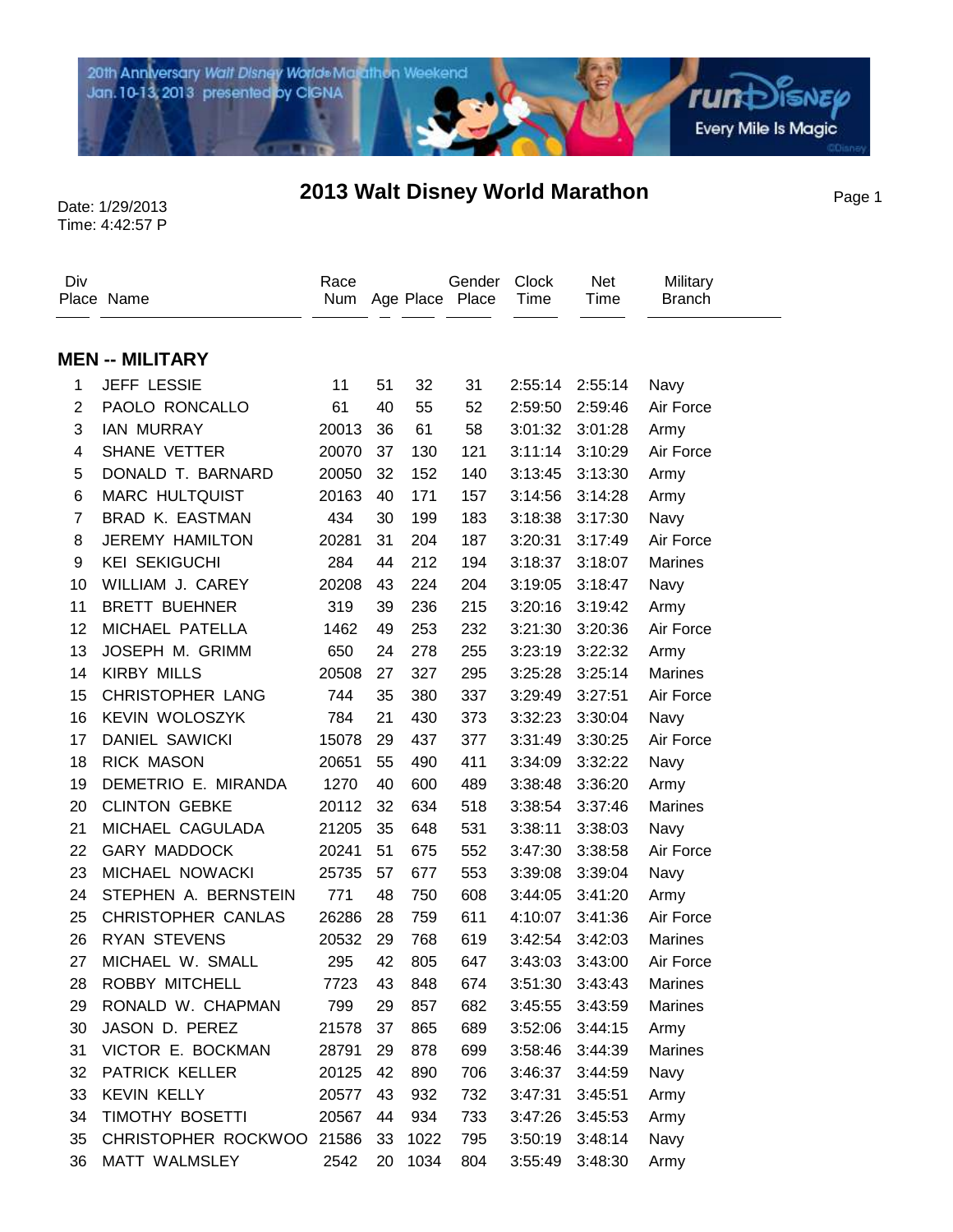| Div | Place Name               | Race<br>Num |    | Age Place | Gender<br>Place | Clock<br>Time | Net<br>Time | Military<br><b>Branch</b>      |
|-----|--------------------------|-------------|----|-----------|-----------------|---------------|-------------|--------------------------------|
| 37  | RAYMOND JAHN             | 2787        | 54 | 1043      | 811             | 3:56:09       | 3:48:43     | Navy                           |
| 38  | <b>BOB CHRISTOPHER</b>   | 502         | 57 | 1045      | 812             | 3:49:52       | 3:48:44     | Air Force                      |
| 39  | <b>SEAN EVERSOLE</b>     | 2607        | 31 | 1066      | 824             | 3:58:47       | 3:49:08     | <b>Coast Guard</b>             |
| 40  | AUSTIN COHOON            | 20935       | 35 | 1107      | 852             | 3:51:49       | 3:49:59     | <b>Coast Guard</b>             |
| 41  | <b>RYAN SILVER</b>       | 20180       | 40 | 1124      | 866             | 3:50:24       | 3:50:18     | Air Force                      |
| 42  | <b>BRIAN M. COHRS</b>    | 30217       | 36 | 1131      | 872             | 4:12:03       | 3:50:30     | <b>Marines</b>                 |
| 43  | ANDREW REITER            | 21194       | 37 | 1153      | 886             | 3:53:34       | 3:50:55     | Army                           |
| 44  | MIKE HULTQUIST           | 26185       | 32 | 1154      | 887             | 3:53:34       | 3:50:57     | Army                           |
| 45  | <b>GEORGE KRAEHE</b>     | 20375       | 46 | 1178      | 907             | 3:51:59       | 3:51:31     | Army                           |
| 46  | <b>DREW LICHTENSTEIN</b> | 20067       | 28 | 1251      | 955             | 3:55:11       | 3:52:59     | Navy                           |
| 47  | <b>BRYAN FAGAN</b>       | 1432        | 25 | 1271      | 967             | 3:55:31       | 3:53:16     | Air Force                      |
| 48  | ADAM W. SHELTON          | 20081       | 33 | 1275      | 970             | 3:53:51       | 3:53:21     | Air Force                      |
| 49  | CHRISTOPHER F. MELLIN    | 2516        | 28 | 1300      | 988             | 4:02:08       | 3:53:52     | <b>Marines</b>                 |
| 50  | DIRK YAMAMOTO            | 23100       | 42 | 1349      | 1024            | 4:02:16       | 3:54:43     | Air Force                      |
| 51  | <b>SCOTT KROUSE</b>      | 20438       | 28 | 1365      | 1032            | 4:05:48       | 3:54:57     | Army                           |
| 52  | DANIEL R. BARBIAN        | 20378       | 23 | 1374      | 1040            | 3:56:43       | 3:55:09     | Army                           |
| 53  | <b>DEREK EVANS</b>       | 22611       | 41 | 1396      | 1056            | 4:03:58       | 3:55:26     | Army                           |
| 54  | DAVID BROWN              | 22541       | 33 | 1432      | 1085            | 4:04:37       | 3:56:06     | Air Force                      |
| 55  | MICHAEL MCCARTER         | 20834       | 45 | 1449      | 1097            | 3:58:15       | 3:56:28     | Air Force                      |
| 56  | JEFF SHAW                | 3031        | 40 | 1454      | 1100            | 4:04:06       | 3:56:30     | Army                           |
| 57  | <b>JOSEPH YORK</b>       | 1652        | 34 | 1468      | 1107            | 3:57:30       | 3:56:51     | Air Force                      |
| 58  | STEVEN L. MEINTS         | 756         | 42 | 1501      | 1133            | 3:59:21       | 3:57:23     | Army                           |
| 59  | JEFFREY A. BAKER         | 1477        | 53 | 1520      | 1147            | 3:59:33       | 3:57:35     | Air Force                      |
| 60  | AUBREY B. GOFF           | 1139        | 44 | 1566      | 1182            | 4:00:16       | 3:58:09     | Air Force                      |
| 61  | THOMAS R. HINES          | 408         | 50 | 1577      | 1188            | 3:59:17       | 3:58:21     | Army                           |
| 62  | <b>JASON GOELLER</b>     | 15100       | 28 | 1630      | 1223            | 4:27:04       | 3:59:00     | Navy                           |
| 63  | JAMES E. NELSON          | 28131       | 27 | 1649      | 1238            | 4:41:24       | 3:59:14     | Army                           |
| 64  | PAUL WHALEY              | 6117        | 26 | 1667      | 1249            | 4:08:39       | 3:59:30     | Army                           |
| 65  | MARK R. HOLLAND          | 2930        | 51 | 1685      | 1263            | 4:07:06       | 3:59:51     | Air Force                      |
| 66  | STEVEN JOHN GORSS        | 1146        |    | 25 1707   |                 |               |             | 1277 4:00:57 4:00:17 Air Force |
| 67  | AARON S. ANTHONSEN       | 15196       | 38 | 1721      | 1284            | 4:51:44       | 4:00:29     | Navy                           |
| 68  | JOHN KIRBY               | 20947       | 38 | 1762      | 1311            | 4:03:08       | 4:01:17     | Marines                        |
| 69  | DAVID R. ANDERSON        | 4259        | 39 | 1789      | 1326            | 4:16:26       | 4:01:36     | Air Force                      |
| 70  | <b>DANIEL MOLINE</b>     | 1539        | 32 | 1798      | 1334            | 4:03:52       | 4:01:46     | Air Force                      |
| 71  | BENJAMIN WORKMAN         | 621         | 33 | 1831      | 1349            | 4:04:51       | 4:02:19     | Marines                        |
| 72  | EMORY R. HELTON          | 1814        | 60 | 1845      | 1360            | 4:11:44       | 4:02:40     | Army                           |
| 73  | ROBERT C. CRAPO          | 854         | 24 | 1850      | 1365            | 4:02:59       | 4:02:49     | Army                           |
| 74  | RYAN S. BELEW            | 2890        | 27 | 1863      | 1372            | 4:11:00       | 4:03:06     | Air Force                      |
| 75  | BENJAMIN G. BOSWELL      | 2230        | 20 | 1866      | 1374            | 4:21:58       | 4:03:09     | Air Force                      |
| 76  | <b>ERIC RANDALL</b>      | 20562       | 53 | 1894      | 1389            | 4:05:50       | 4:03:39     | Navy                           |
| 77  | MICHAEL D. LAWRENCE      | 21350       | 45 | 1899      | 1394            | 4:05:49       | 4:03:45     | Navy                           |
| 78  | PHILLIP JENKINS          | 161         | 27 | 1912      | 1404            | 4:04:26       | 4:03:56     | Navy                           |
| 79  | PAT KOSTRZEWA            | 2401        | 48 | 1965      | 1434            | 4:13:49       | 4:04:45     | Air Force                      |
| 80  | FRANK STACHOUR           | 22124       | 33 | 1986      | 1449            | 4:13:31       | 4:05:08     | Navy                           |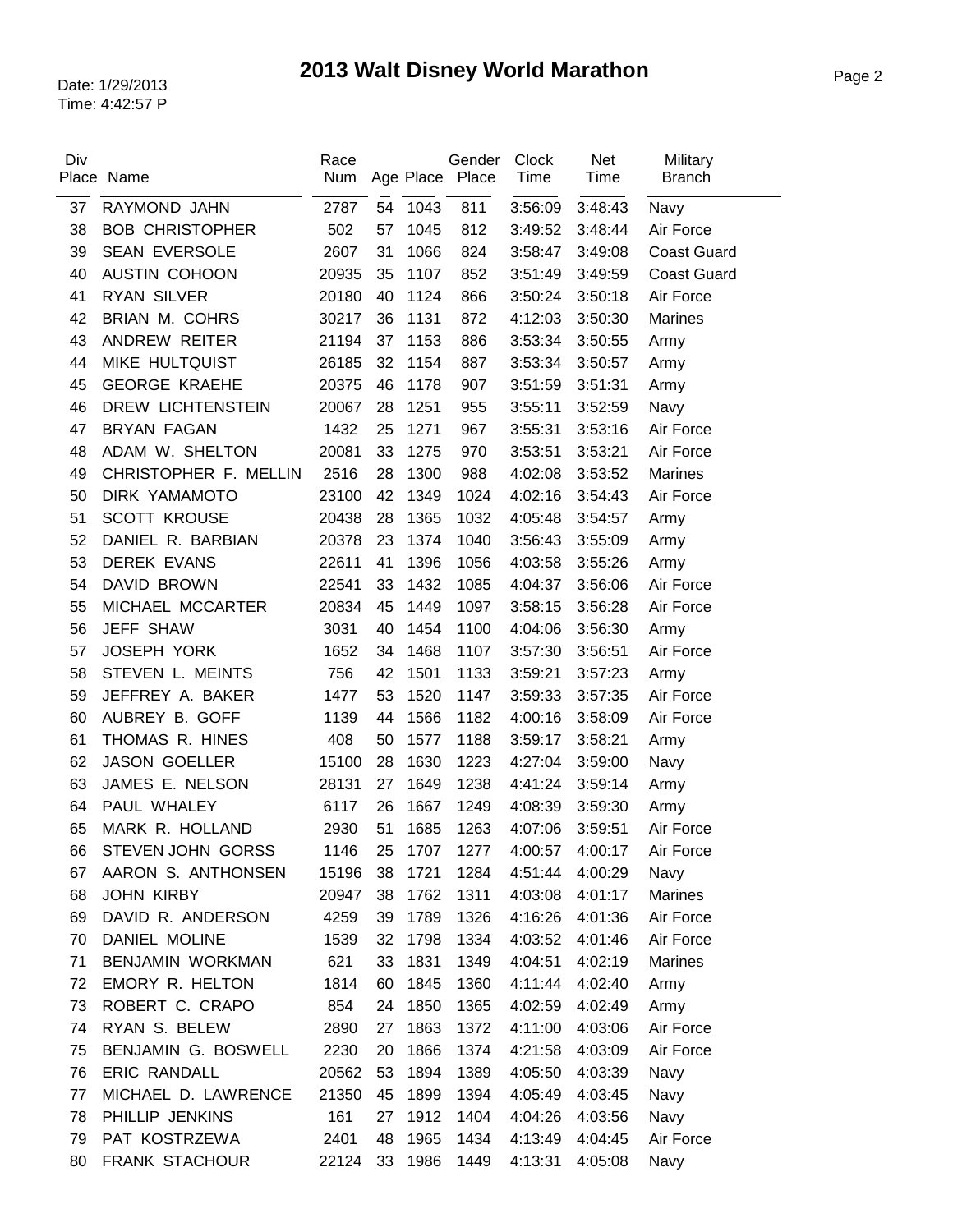| Div | Place Name              | Race<br>Num |    | Age Place | Gender<br>Place | Clock<br>Time   | Net<br>Time | Military<br><b>Branch</b> |
|-----|-------------------------|-------------|----|-----------|-----------------|-----------------|-------------|---------------------------|
|     |                         |             |    |           |                 |                 |             |                           |
| 81  | <b>NIK CANNELL</b>      | 20411       |    | 30 2011   | 1464            | 4:05:53         | 4:05:53     | Navy                      |
| 82  | <b>GARY WINCH</b>       | 693         | 44 | 2032      | 1479            | 4:08:26         | 4:06:18     | Army                      |
| 83  | KENNETH R. CARPENTER    | 21331       | 57 | 2071      | 1504            | 4:07:08         | 4:06:53     | Army                      |
| 84  | <b>JOSH ROGERS</b>      | 21438       | 36 | 2100      | 1525            | 4:15:32         | 4:07:25     | Air Force                 |
| 85  | THEO THEODOR, JR        | 23085       | 50 | 2128      | 1543            | 4:24:32         | 4:07:57     | Air Force                 |
| 86  | DARRYL L. GEROW SR      | 22510       | 44 | 2141      | 1552            | 4:16:52         | 4:08:09     | Army                      |
| 87  | TREY SOIGNET            | 485         | 27 | 2217      | 1605            | 4:09:46         | 4:09:38     | Navy                      |
| 88  | THOMAS P. DALY          | 20422       | 52 | 2231      | 1615            | 4:10:06         | 4:09:56     | Navy                      |
| 89  | DAVID JOHNSRUD          | 2046        | 44 | 2235      | 1619            | 4:18:49         | 4:10:00     | Army                      |
| 90  | EDGARDO D. ACADEMIA     | 20657       | 49 | 2254      | 1632            | 4:11:29         | 4:10:23     | Army                      |
| 91  | <b>JOEL ROYSTON</b>     | 21152       | 54 | 2267      | 1642            | 4:12:24         | 4:10:34     | Navy                      |
| 92  | PEDRO MONTANEZ          | 8767        | 45 | 2380      | 1712            | 4:41:09         | 4:12:18     | Navy                      |
| 93  | MICHAEL KLINE           | 23711       | 37 | 2408      | 1729            | 4:27:30         | 4:12:37     | Navy                      |
| 94  | MICHAEL HARTZELL        | 20754       | 33 | 2429      | 1741            | 4:13:58         | 4:12:48     | Army                      |
| 95  | PETER E. BERNTSEN       | 1825        | 66 | 2432      | 1744            | 4:20:04         | 4:12:50     | Air Force                 |
| 96  | STANTON D. TROTTER      | 21443       | 44 | 2452      | 1757            | 4:20:54         | 4:13:09     | Army                      |
| 97  | ROBERT WELLS            | 26213       | 33 | 2456      | 1758            | 4:15:31         | 4:13:12     | Army                      |
| 98  | VINCENT W. BROWN        | 21462       | 45 | 2472      | 1770            | 4:14:57         | 4:13:18     | <b>Marines</b>            |
| 99  | <b>WAYNE HORN</b>       | 2167        | 36 | 2489      | 1781            | 4:21:24         | 4:13:32     | <b>Coast Guard</b>        |
| 100 | <b>JUSTIN M. TRIGG</b>  | 4445        | 33 | 2513      | 1796            | 4:22:36         | 4:13:55     | <b>Coast Guard</b>        |
| 101 | <b>JUSTIN ELLIOTT</b>   | 27417       | 30 | 2523      | 1801            | 4:50:08         | 4:14:07     | Air Force                 |
| 102 | TODD M. OAKES           | 20793       | 41 | 2544      | 1810            | 4:16:28         | 4:14:21     | Navy                      |
| 103 | <b>DAVID WILLIAMS</b>   | 1568        | 48 | 2552      | 1816            | 4:14:55         | 4:14:30     | Navy                      |
| 104 | <b>BRIAN SKOTKO</b>     | 24042       | 35 | 2556      | 1819            | 4:31:50         | 4:14:34     | Navy                      |
| 105 | <b>TIM KIRBY</b>        | 1557        | 65 | 2596      | 1840            | 4:16:59         | 4:15:08     | Navy                      |
| 106 | <b>RICK MARKS</b>       | 5240        | 33 | 2600      | 1843            | 4:30:30         | 4:15:15     | Air Force                 |
| 107 | <b>NORM KENDRICK</b>    | 30000       | 42 | 2636      | 1869            | 4:30:00         | 4:15:47     | Navy                      |
| 108 | JASON A. WOMELSDORF     | 22873       | 31 | 2681      | 1896            | 4:24:00         | 4:16:36     | <b>Marines</b>            |
| 109 | <b>JOHNNY ROTH</b>      | 20891       | 22 | 2751      | 1936            | 4:19:09         | 4:17:35     | Army                      |
|     | 110 SCOTT LARONDE       | 289         |    | 41 2754   | 1938            | 4:17:51 4:17:37 |             | Army                      |
|     | 111 ANDREW OGAN         | 3887        |    | 60 2780   | 1952            | 4:34:06         | 4:18:03     | Air Force                 |
|     | 112 BRIAN S. RHODES     | 20722       | 40 | 2793      | 1958            | 4:20:25         | 4:18:13     | Air Force                 |
|     | 113 TOBY BROWN          | 20498       | 41 | 2800      | 1963            | 4:21:04         | 4:18:23     | Air Force                 |
|     | 114 THOMAS WALL         | 22482       | 46 | 2831      | 1983            | 4:26:36         | 4:18:47     | Navy                      |
|     | 115 CHRIS SCOLES        | 2486        | 32 | 2870      | 2007            | 4:27:51         | 4:19:23     | Army                      |
|     | 116 JUSTIN CARR         | 15253       | 30 | 2873      | 2009            | 5:04:25         | 4:19:26     | Air Force                 |
|     | 117 DAVID J. DUBER      | 22711       | 45 | 2881      | 2015            | 4:27:12         | 4:19:32     | Army                      |
|     | 118 FRANK SWEKOSKY      | 24158       | 44 | 2916      | 2037            | 4:34:53         | 4:20:02     | Air Force                 |
|     | 119 PETE ATKINSON       | 21491       | 31 | 2937      | 2054            | 4:29:26         | 4:20:28     | Army                      |
|     | 120 JULIO J. SOTO       | 20645       | 43 | 2950      | 2062            | 4:22:43         | 4:20:36     | Army                      |
|     | 121 RAMON D. PEREZ      | 1398        | 45 | 2956      | 2066            | 4:31:22         | 4:20:40     | <b>Coast Guard</b>        |
|     | 122 PETER J. VUTERA     | 1065        | 41 | 2971      | 2071            | 4:28:30         | 4:20:53     | Army                      |
|     | 123 CHRISTOPHER HALUSAN | 15088       | 34 | 2984      | 2078            | 5:11:41         | 4:21:01     | Navy                      |
|     | 124 JAMES C. HOWARD     | 968         | 41 | 2992      | 2084            | 4:21:14         | 4:21:08     | Air Force                 |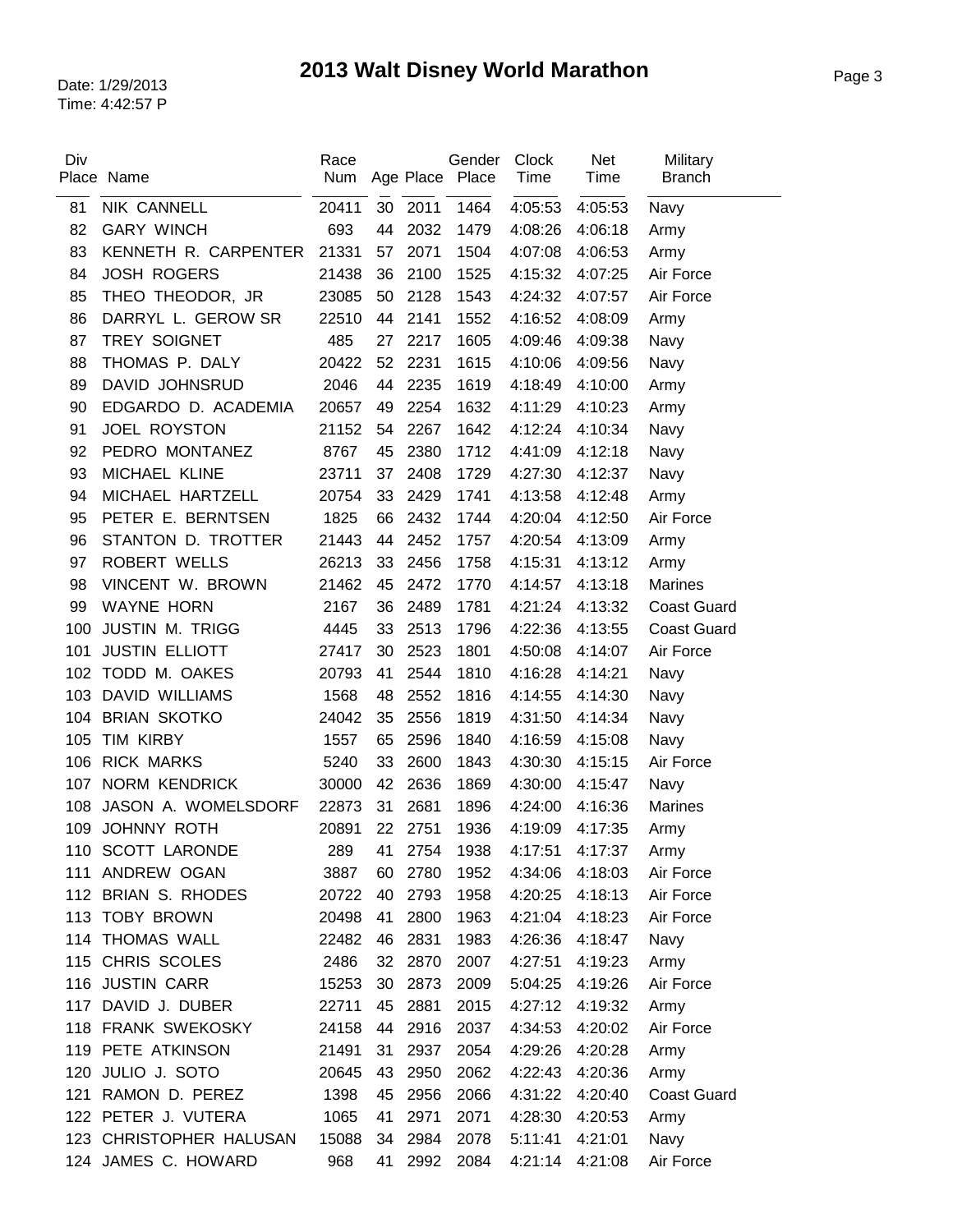| Div | Place Name                 | Race<br>Num |    | Age Place | Gender<br>Place | Clock<br>Time   | Net<br>Time | Military<br><b>Branch</b> |
|-----|----------------------------|-------------|----|-----------|-----------------|-----------------|-------------|---------------------------|
|     | 125 BRYCE A. SILVER        | 20462       | 40 | 2993      | 2085            | 4:21:14         | 4:21:08     | Air Force                 |
| 126 | KENNETH O. EATON           | 23796       | 44 | 3047      | 2115            | 4:39:02         | 4:21:49     | <b>Marines</b>            |
| 127 | BRIAN J. HAKES             | 20420       | 32 | 3077      | 2131            | 4:24:55         | 4:22:16     | Army                      |
| 128 | <b>DAVID DEMENT</b>        | 9535        | 37 | 3142      | 2170            | 4:58:42         | 4:23:18     | Army                      |
| 129 | <b>STEVE VEKONY</b>        | 1547        | 47 | 3153      | 2176            | 4:34:14         | 4:23:27     | Army                      |
| 130 | <b>CHRISTOPHER GABBERT</b> | 20905       | 45 | 3197      | 2201            | 4:26:26         | 4:24:10     | Navy                      |
| 131 | RONALD J. TRIGNANO         | 2142        | 40 | 3234      | 2218            | 4:35:27         | 4:24:36     | <b>Marines</b>            |
| 132 | YAU-LIONG TSAI             | 24285       | 37 | 3252      | 2227            | 4:47:49         | 4:24:50     | Army                      |
| 133 | <b>STEVEN FONTENOT</b>     | 24230       | 46 | 3253      | 2228            | 4:48:37         | 4:24:52     | <b>Marines</b>            |
|     | 134 BYRON PETERSON         | 21494       | 38 | 3290      | 2252            | 4:32:38         | 4:25:22     | Navy                      |
| 135 | JOSE A. DIAZCUEVAS         | 3216        | 36 | 3296      | 2256            | 4:35:57         | 4:25:25     | Navy                      |
| 136 | NATHAN MAKER               | 2315        | 41 | 3385      | 2310            | 4:35:48         | 4:26:11     | <b>Marines</b>            |
| 137 | KEVIN L. DENTER            | 20603       | 49 | 3392      | 2314            | 4:26:37         | 4:26:15     | Air Force                 |
| 138 | JEFF L. REAGAN             | 20799       | 50 | 3417      | 2328            | 4:26:44         | 4:26:32     | Air Force                 |
| 139 | RICHARD ROOT               | 3178        | 52 | 3445      | 2344            | 4:41:06         | 4:26:52     | Army                      |
| 140 | MICHAEL W. THOMPSON        | 13865       | 60 | 3448      | 2347            | 5:16:14         | 4:26:54     | Air Force                 |
| 141 | ANDY CAMPBELL              | 21034       | 34 | 3509      | 2383            | 4:28:06         | 4:27:47     | <b>Coast Guard</b>        |
| 142 | <b>MARK PURCELL</b>        | 22552       | 32 | 3527      | 2394            | 4:49:37         | 4:27:56     | Air Force                 |
| 143 | CHRISTOPHER MACKOUL        | 20785       | 22 | 3530      | 2396            | 4:29:49         | 4:27:58     | Navy                      |
|     | 144 MICHAEL LOWE           | 20551       | 35 | 3540      | 2400            | 4:28:42         | 4:28:03     | Air Force                 |
| 145 | MICHAEL A. BEHLING         | 2085        | 48 | 3608      | 2434            | 4:37:28         | 4:28:42     | Air Force                 |
| 146 | TODD A. WICHMAN            | 24945       | 43 | 3613      | 2437            | 4:50:29         | 4:28:44     | Army                      |
| 147 | PHILIP G. BENTON           | 2144        | 34 | 3650      | 2459            | 4:37:41         | 4:29:14     | <b>Coast Guard</b>        |
| 148 | <b>NOAH FIRTH</b>          | 20277       | 27 | 3723      | 2504            | 4:32:38         | 4:29:56     | Air Force                 |
| 149 | <b>MARK GRAFF</b>          | 8474        | 47 | 3734      | 2509            | 4:58:16         | 4:30:02     | Navy                      |
| 150 | JERROD D. POPPE            | 23683       | 29 | 3801      | 2546            | 4:52:29         | 4:30:41     | <b>Marines</b>            |
| 151 | DAVID A. CUMINGS           | 8475        | 32 | 3862      | 2586            | 5:02:03         | 4:31:27     | Air Force                 |
|     | 152 KYLE REAGAN            | 24298       | 48 | 3902      | 2611            | 4:53:32         | 4:31:51     | Navy                      |
| 153 | BRIAN P. NEWPORT           | 14786       | 22 | 3932      | 2628            | 4:32:47         | 4:32:06     | <b>Marines</b>            |
|     | 154 JUDD BAILEY            | 21548       | 53 | 3964      | 2646            | 4:40:34 4:32:40 |             | Army                      |
|     | 155 DAVID BELL             | 26664       | 39 | 3977      | 2655            | 5:01:14         | 4:32:49     | <b>Marines</b>            |
|     | 156 MARK J. WEHRUM         | 1787        | 45 | 4032      | 2689            | 4:35:10         | 4:33:23     | Army                      |
|     | 157 BRIAN HICKS            | 652         | 51 | 4047      | 2693            | 4:35:56         | 4:33:33     | Navy                      |
|     | 158 ADRIAN V. SMITH        | 2463        | 32 | 4057      | 2698            | 4:50:19         | 4:33:40     | Army                      |
|     | 159 GERALD D. ABBOTT       | 22075       | 48 | 4082      | 2714            | 4:43:15         | 4:33:58     | Army                      |
|     | 160 MICHAEL GEPHART        | 25515       | 43 | 4117      | 2733            | 4:55:26         | 4:34:19     | Army                      |
|     | 161 IAN DARGIN             | 5320        | 66 | 4130      | 2739            | 4:48:37         | 4:34:26     | Air Force                 |
|     | 162 CLAYTON T. MANNING     | 21835       | 33 | 4161      | 2755            | 4:52:25         | 4:34:50     | Army                      |
|     | 163 JEFF CLARKSON          | 20648       | 28 | 4167      | 2758            | 4:34:52         | 4:34:52     | Army                      |
|     | 164 ALAN MARSH             | 2551        | 29 | 4176      | 2764            | 4:43:52         | 4:34:58     | Navy                      |
|     | 165 DERRICK S. DAVIS       | 8135        | 41 | 4216      | 2781            | 5:04:58         | 4:35:21     | Army                      |
|     | 166 GABE J. SOMMA          | 21295       | 37 | 4268      | 2814            | 4:37:18         | 4:35:48     | <b>Coast Guard</b>        |
| 167 | CHRISTOPHER L. CARMIC      | 21637       | 39 | 4313      | 2842            | 4:43:25         | 4:36:16     | Air Force                 |
|     | 168 HENRIK G. IVERSEN      | 1158        | 50 | 4328      | 2851            | 4:38:20         | 4:36:30     | <b>Marines</b>            |

 $\overline{a}$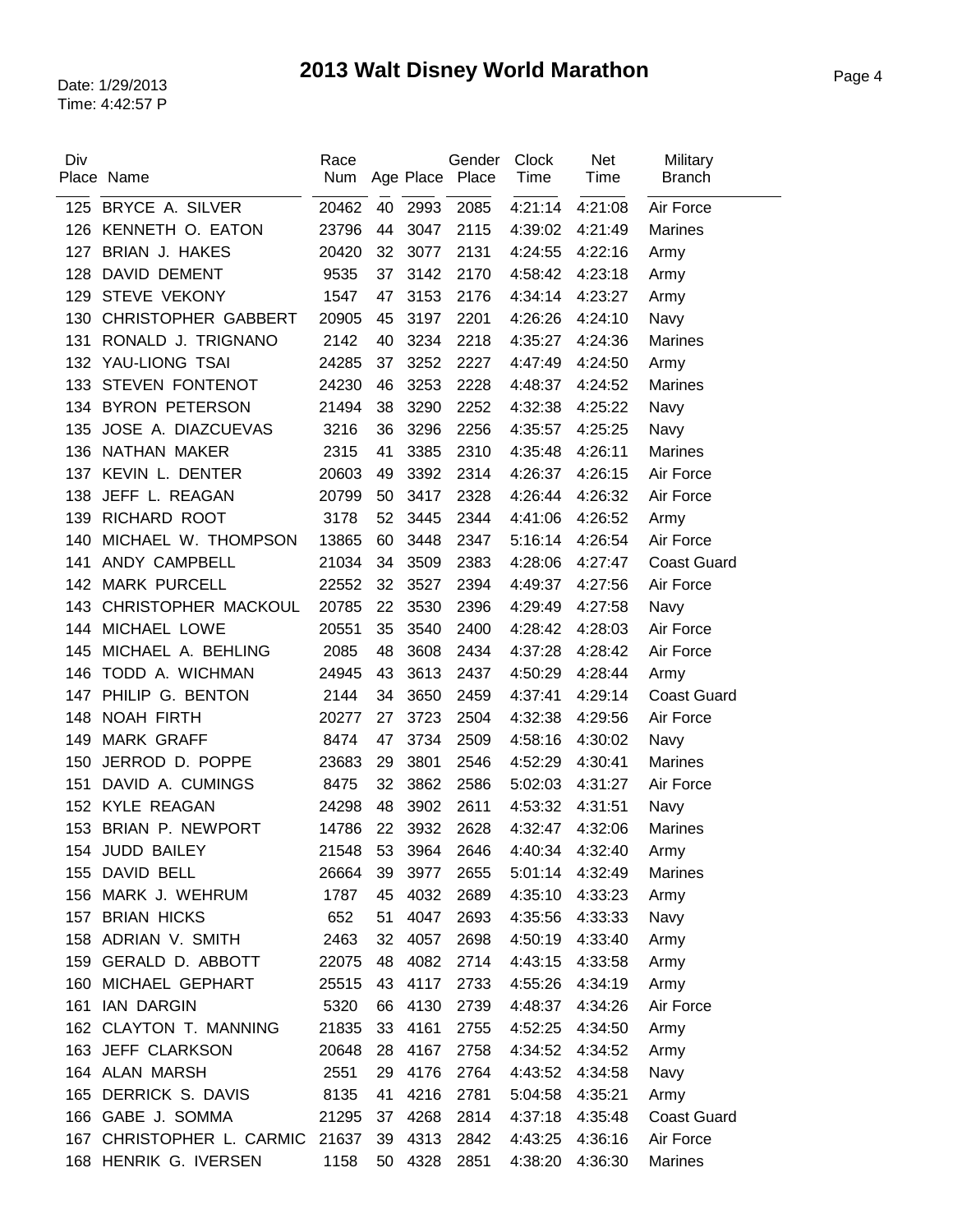| Div |                            | Race          |    |           | Gender | Clock           | Net     | Military           |
|-----|----------------------------|---------------|----|-----------|--------|-----------------|---------|--------------------|
|     | Place Name                 | Num           |    | Age Place | Place  | Time            | Time    | <b>Branch</b>      |
| 169 | <b>SEAN OSMOND</b>         | 23755         |    | 32 4340   | 2859   | 4:51:35         | 4:36:38 | <b>Marines</b>     |
| 170 | <b>JASON KETELSEN</b>      | 5871          | 36 | 4347      | 2862   | 4:44:21         | 4:36:44 | Navy               |
| 171 | <b>GREG LONG</b>           | 22695         | 43 | 4410      | 2893   | 4:45:37         | 4:37:34 | Army               |
|     | 172 CHAD E. MINGUS         | 4993          | 41 | 4420      | 2900   | 4:54:49         | 4:37:43 | Navy               |
| 173 | <b>MATTHEW TURPIN</b>      | 4533          | 41 | 4491      | 2943   | 4:39:12         | 4:38:19 | Army               |
| 174 | <b>SHAWN CARLSON</b>       | 1871          | 28 | 4532      | 2972   | 4:47:43         | 4:38:50 | Army               |
| 175 | JEFF B. WARD               | 22128         | 39 | 4552      | 2983   | 4:48:21         | 4:39:02 | Air Force          |
| 176 | <b>JEREMY STRINGER</b>     | 4600          | 36 | 4592      | 3014   | 4:55:48         | 4:39:26 | Air Force          |
| 177 | DAVID A. CORTEZ            | 27503         | 40 | 4624      | 3034   | 4:54:22         | 4:39:42 | Air Force          |
| 178 | <b>WILLIAM B. HOWERTON</b> | 2088          | 51 | 4677      | 3066   | 4:50:42         | 4:40:14 | Army               |
| 179 | STEVE D. NASH              | 26606         | 39 | 4684      | 3072   | 5:09:33         | 4:40:17 | Air Force          |
| 180 | MIGUEL SANTIBANEZ          | 4139          | 30 | 4700      | 3081   | 4:56:05         | 4:40:26 | Air Force          |
| 181 | SEBASTIAN DEANGELO         | 22087         | 53 | 4710      | 3090   | 4:50:12         | 4:40:31 | Army               |
| 182 | <b>JUSTIN W. STENNES</b>   | 4407          | 38 | 4725      | 3099   | 4:56:21         | 4:40:41 | Air Force          |
| 183 | <b>BRADLEY STELFLUG</b>    | 24217         | 44 | 4734      | 3104   | 5:02:19         | 4:40:47 | Army               |
| 184 | <b>COURTNEY COMARDELLE</b> | 5051          | 33 | 4753      | 3118   | 4:55:54         | 4:41:00 | <b>Marines</b>     |
| 185 | ROBERT MCCARTY             | 23885         | 43 | 4793      | 3142   | 4:55:41         | 4:41:28 | Army               |
| 186 | <b>JOSHUA CARRIGAN</b>     | 20865         | 25 | 4848      | 3177   | 4:42:28         | 4:42:03 | Navy               |
| 187 | NATHAN REICHENBERG         | 4136          | 36 | 4852      | 3181   | 4:59:52         | 4:42:05 | Army               |
| 188 | PATRICK WILKINSON          | 2112          | 30 | 4868      | 3190   | 4:50:56         | 4:42:14 | Air Force          |
| 189 | <b>JOHN AMERICA</b>        | 21021         | 46 | 4925      | 3217   | 4:44:29         | 4:42:52 | <b>Marines</b>     |
| 190 | <b>BRIAN COLEMAN</b>       | 21554         | 43 | 4968      | 3243   | 4:53:33         | 4:43:14 | Army               |
| 191 | ROBERT W. GRESHAM          | 24382         | 42 | 4994      | 3254   | 5:04:46         | 4:43:33 | Army               |
| 192 | DAVID L. OWEN              | 21664         | 56 | 5008      | 3262   | 4:52:35         | 4:43:48 | Air Force          |
| 193 | PATRICK BERGSTRESSER       | 15141         | 25 | 5023      | 3270   | 5:35:33         | 4:43:57 | Navy               |
|     | 194 ERIC D. SWART          | 20414         | 33 | 5054      | 3287   | 4:45:20         | 4:44:20 | Army               |
| 195 | <b>JAMES MAHURIN</b>       | 24484         | 43 | 5115      | 3317   | 5:06:35         | 4:44:48 | Army               |
| 196 | <b>MUFU TAIWO</b>          | 29965         | 43 | 5153      | 3336   | 5:34:24         | 4:45:14 | Army               |
| 197 | PAUL M. AITCHISON          | 27843         | 30 | 5154      | 3337   | 5:29:38         | 4:45:15 | Army               |
|     | 198 THOMAS L. MASSEY       | 21044 22 5162 |    |           | 3342   | 4:46:57 4:45:18 |         | Navy               |
|     | 199 RONALD T. GARNER       | 21332 39      |    | 5171      | 3346   | 4:47:45         | 4:45:22 | <b>Marines</b>     |
|     | 200 KARL YOUNG             | 21373         | 43 | 5188      | 3358   | 4:45:45         | 4:45:41 | Army               |
|     | 201 RICK CUMBO             | 6941          | 43 | 5225      | 3379   | 5:11:02         | 4:45:59 | Air Force          |
|     | 202 WILLY MENDOZA          | 21347         | 61 | 5269      | 3406   | 4:47:47         | 4:46:25 | Navy               |
|     | 203 NICHOLAS F. LAVENANT   | 21780         | 39 | 5290      | 3414   | 4:54:47         | 4:46:39 | Army               |
|     | 204 KEVIN W. LAYNE         | 24838         | 41 | 5293      | 3415   | 5:08:29         | 4:46:41 | Marines            |
|     | 205 KELLY BONDS            | 30101         | 45 | 5297      | 3418   | 5:05:44         | 4:46:44 | Army               |
|     | 206 DAVID L. ODOM          | 22138         | 43 | 5314      | 3424   | 5:04:29         | 4:46:54 | Marines            |
|     | 207 DENNIS G. LOTT         | 22521         | 44 | 5341      | 3437   | 4:55:17         | 4:47:13 | Army               |
|     | 208 EZRA MANUEL            | 25734         | 38 | 5516      | 3520   | 5:18:07         | 4:48:52 | <b>Coast Guard</b> |
|     | 209 ROBERT W. SANDERS      | 24385         | 48 | 5521      | 3524   | 5:12:17         | 4:48:54 | Navy               |
|     | 210 MICHAEL GENOVESE       | 25027         | 51 | 5534      | 3531   | 5:10:20         | 4:49:05 | Marines            |
| 211 | JAMES HOOKO                | 24911         | 45 | 5555      | 3544   | 5:11:34         | 4:49:22 | Army               |
|     | 212 KENNETH S. JEFFERS     | 2552          | 51 | 5558      | 3546   | 5:03:42         | 4:49:24 | Air Force          |
|     |                            |               |    |           |        |                 |         |                    |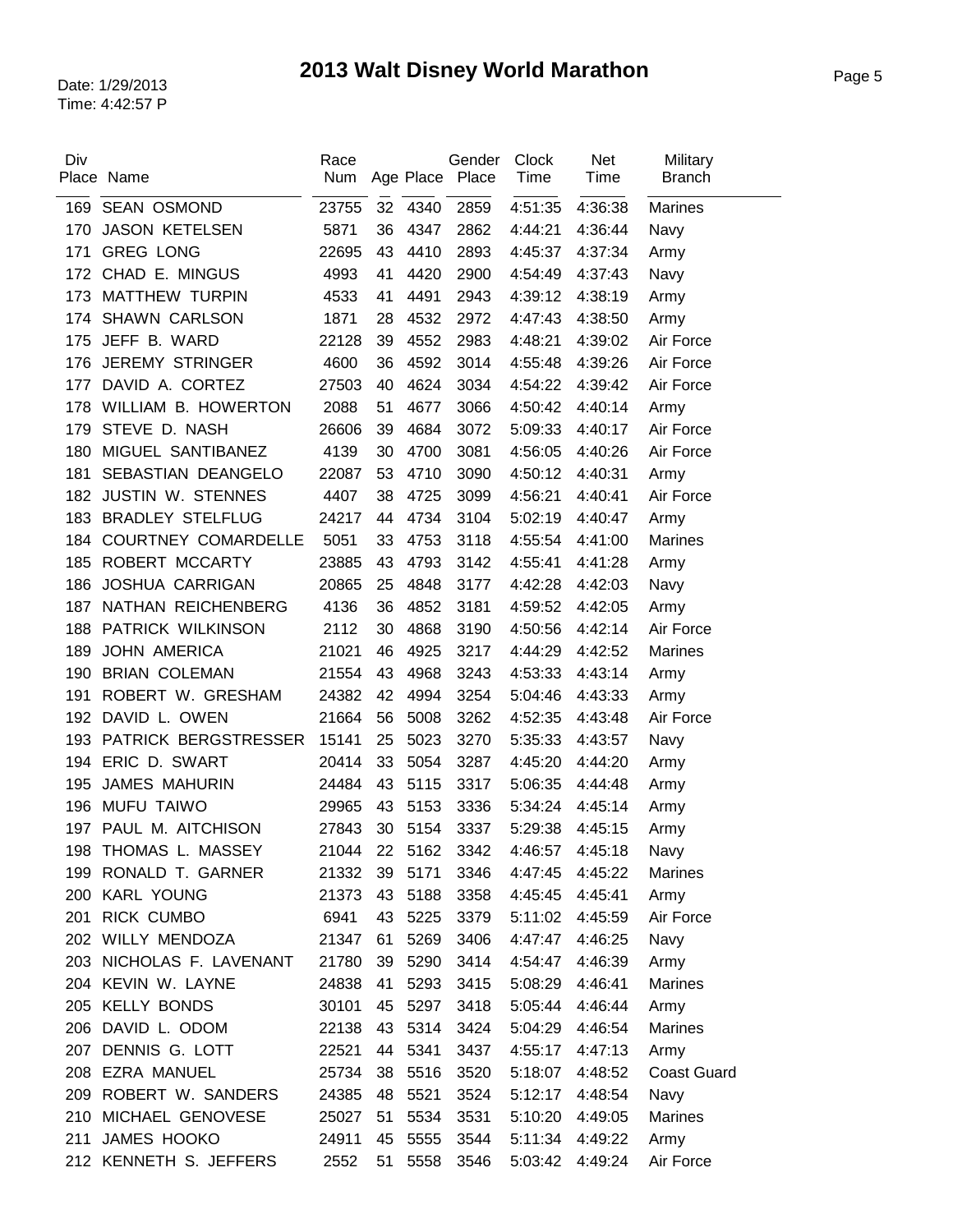| Div | Place Name              | Race<br>Num |    | Age Place | Gender<br>Place | Clock<br>Time   | Net<br>Time | Military<br><b>Branch</b> |
|-----|-------------------------|-------------|----|-----------|-----------------|-----------------|-------------|---------------------------|
|     |                         |             |    |           |                 |                 |             |                           |
|     | 213 KEVEN M. BLACKMAN   | 30051       | 29 | 5582      | 3557            | 5:12:49         | 4:49:36     | Air Force                 |
|     | 214 RYAN EHRLER         | 20246       | 38 | 5616      | 3574            | 4:51:16         | 4:49:54     | Army                      |
| 215 | <b>JASON IDLEMAN</b>    | 30037       | 33 | 5665      | 3599            | 5:41:45         | 4:50:21     | Air Force                 |
|     | 216 BRIAN CONNER        | 21899       | 38 | 5682      | 3607            | 4:58:43         | 4:50:28     | Navy                      |
| 217 | <b>CURT METZGER</b>     | 4263        | 30 | 5750      | 3643            | 5:13:17         | 4:51:09     | Navy                      |
| 218 | <b>KEVIN RYAN</b>       | 23106       | 32 | 5774      | 3657            | 5:06:47         | 4:51:22     | <b>Coast Guard</b>        |
| 219 | MARK C. GASPAR          | 9465        | 42 | 5811      | 3678            | 5:28:39         | 4:51:51     | <b>Marines</b>            |
| 220 | SCOTT COLE              | 1702        | 40 | 5812      | 3679            | 4:54:25         | 4:51:51     | Air Force                 |
| 221 | PATRICK SHORTSLEEVE     | 27142       | 44 | 5827      | 3689            | 5:06:51         | 4:51:56     | Air Force                 |
| 222 | MARTY E. GRIFFIN        | 2207        | 41 | 5832      | 3693            | 5:01:42         | 4:51:58     | Navy                      |
|     | 223 ALBERT K. YATES     | 3897        | 42 | 5841      | 3698            | 5:34:29         | 4:52:01     | Air Force                 |
|     | 224 VHANCE VALENCIA     | 22562       | 34 | 5867      | 3716            | 5:10:24         | 4:52:17     | Air Force                 |
| 225 | KEVIN P. STEWART        | 6222        | 46 | 5872      | 3719            | 5:14:50         | 4:52:20     | <b>Coast Guard</b>        |
| 226 | JOHN ODUM               | 5522        | 42 | 5932      | 3742            | 5:14:32         | 4:52:45     | Air Force                 |
| 227 | DAVID E. MATHER         | 2528        | 33 | 5934      | 3743            | 5:14:33         | 4:52:46     | Air Force                 |
| 228 | <b>DOUG ROSE</b>        | 2978        | 43 | 5945      | 3750            | 5:09:37         | 4:52:53     | Air Force                 |
| 229 | <b>JOSE RUIZ</b>        | 23616       | 41 | 5986      | 3776            | 5:09:27         | 4:53:18     | Navy                      |
| 230 | ANDREW HOBURG           | 3444        | 42 | 5990      | 3777            | 5:02:13         | 4:53:21     | Navy                      |
| 231 | <b>TODD KIRKWOOD</b>    | 3938        | 46 | 6026      | 3805            | 5:07:57         | 4:53:38     | Air Force                 |
|     | 232 EVERETTE T. ERVIN   | 22263       | 31 | 6058      | 3823            | 5:03:03         | 4:54:00     | Navy                      |
|     | 233 WAYNE WISNESKI      | 30108       | 41 | 6060      | 3825            | 5:10:12         | 4:54:02     | Air Force                 |
| 234 | <b>JONATHAN BABER</b>   | 15134       | 38 | 6121      | 3857            | 5:43:56         | 4:54:41     | Air Force                 |
| 235 | MICHAEL J. CARTER       | 11333       | 33 | 6163      | 3878            | 5:26:14         | 4:55:09     | Army                      |
| 236 | TIMOTHY J. SEIGAL       | 23832       | 50 | 6174      | 3884            | 5:09:20         | 4:55:13     | Air Force                 |
| 237 | DOUGLAS L. HACKL        | 25742       | 38 | 6201      | 3896            | 5:25:31         | 4:55:26     | <b>Marines</b>            |
| 238 | <b>JOHN BERLOW</b>      | 6128        | 47 | 6202      | 3897            | 5:18:26         | 4:55:26     | Air Force                 |
| 239 | RICHARD DUNN            | 5452        | 28 | 6217      | 3906            | 5:32:31         | 4:55:32     | Air Force                 |
| 240 | <b>GREG JACKSON</b>     | 20022       | 35 | 6254      | 3924            | 4:58:32         | 4:55:53     | Army                      |
| 241 | <b>GARY JOSEPH</b>      | 2815        | 43 | 6264      | 3929            | 5:06:19         | 4:55:55     | Air Force                 |
|     | 242 RYAN PEACE          | 23143       | 27 | 6268      | 3931            | 5:10:08 4:55:58 |             | Army                      |
|     | 243 CHAD D. LUBAS       | 3839        | 39 | 6273      | 3934            | 5:12:04         | 4:55:59     | Army                      |
|     | 244 KEITH ROBERTS       | 6668        | 52 | 6276      | 3936            | 5:20:05         | 4:56:02     | Navy                      |
|     | 245 RICHARD CANAL       | 6871        | 34 | 6324      | 3969            | 5:19:10         | 4:56:23     | <b>Marines</b>            |
|     | 246 LUIS RODRIGUEZ      | 12339       | 29 | 6360      | 3989            | 5:40:43         | 4:56:45     | Navy                      |
|     | 247 COREY REEVES        | 21316       | 35 | 6368      | 3992            | 4:59:30         | 4:56:50     | Army                      |
|     | 248 RICHARD PLUMMER     | 20644       | 35 | 6376      | 3998            | 5:00:01         | 4:56:54     | Marines                   |
| 249 | <b>JAMES GOSE</b>       | 6071        | 31 | 6429      | 4026            | 5:20:15         | 4:57:13     | Navy                      |
|     | 250 FRANK CRISAFULLI    | 25565       | 45 | 6516      | 4073            | 5:33:12         | 4:57:58     | Marines                   |
| 251 | BRIAN K. HIMMELBERGER   | 15319       | 50 | 6535      | 4085            | 5:00:58         | 4:58:07     | Air Force                 |
|     | 252 ROBERT K. CARLSON   | 370         | 40 | 6537      | 4087            | 5:06:05         | 4:58:08     | Air Force                 |
|     | 253 MICHAEL A. POLHEMUS | 2810        | 49 | 6538      | 4088            | 5:07:05         | 4:58:08     | Air Force                 |
|     | 254 BRAD JORBAN         | 1415        | 43 | 6564      | 4101            | 4:59:35         | 4:58:20     | Army                      |
|     | 255 DYLAN HOULE         | 1374        | 20 | 6572      | 4105            | 5:00:17         | 4:58:23     | Army                      |
|     | 256 DAVID C. O'REAR     | 26332       | 51 | 6621      | 4130            | 5:27:08         | 4:58:53     | Army                      |
|     |                         |             |    |           |                 |                 |             |                           |

l,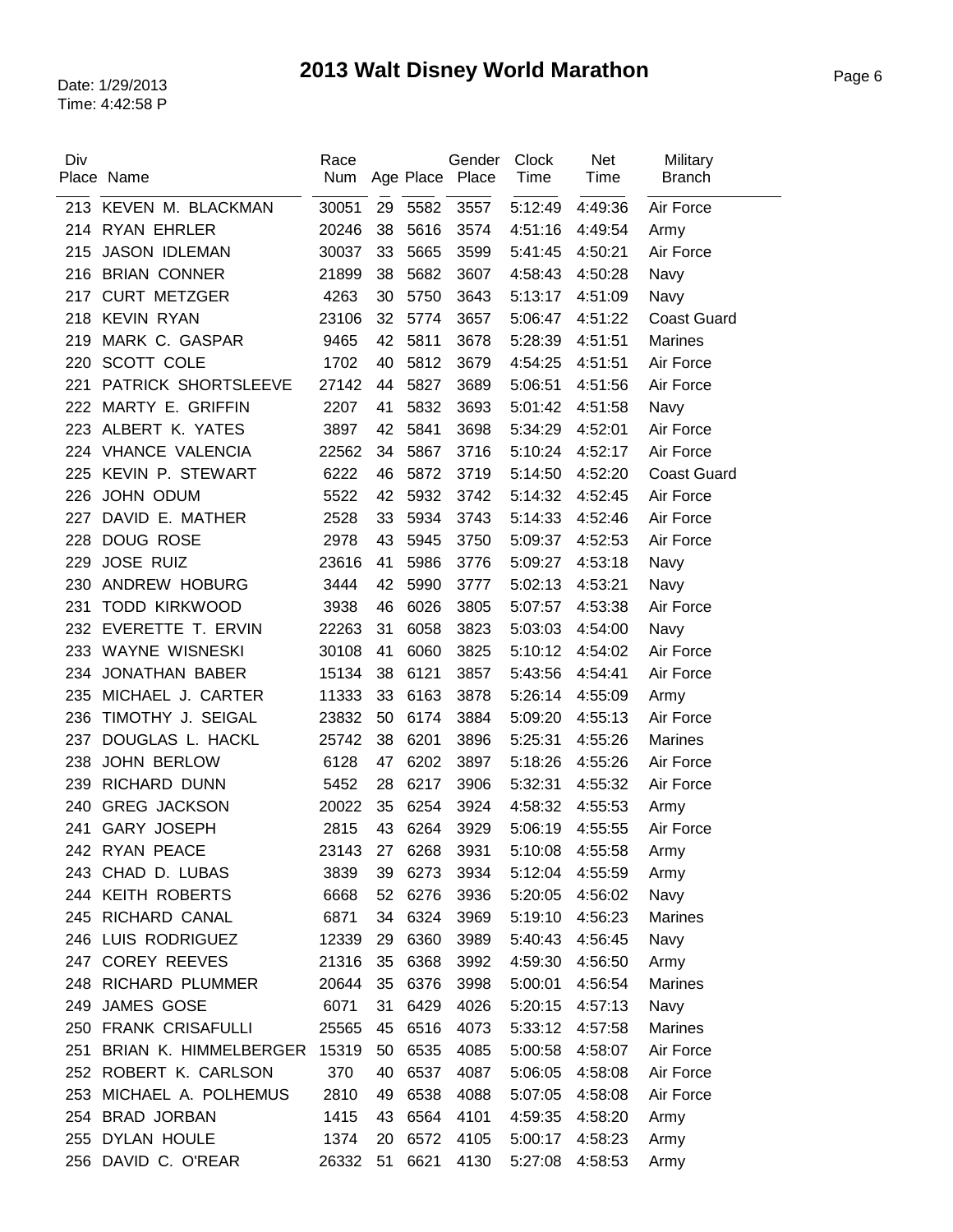| Div | Place Name                | Race<br>Num |    | Age Place | Gender<br>Place | <b>Clock</b><br>Time | Net<br>Time | Military<br><b>Branch</b> |
|-----|---------------------------|-------------|----|-----------|-----------------|----------------------|-------------|---------------------------|
| 257 | <b>STEVEN COLES</b>       | 1924        |    | 55 6634   | 4137            | 5:08:06              | 4:58:58     | Army                      |
| 258 | <b>TOM GAMBER</b>         | 22936       | 32 | 6745      | 4190            | 5:25:37              | 5:00:06     | Army                      |
| 259 | <b>CHRIS HOGGARD</b>      | 28043       | 40 | 6767      | 4203            | 5:42:47              | 5:00:20     | Navy                      |
| 260 | MICHAEL MCNETT            | 20366       | 47 | 6793      | 4215            | 5:09:52              | 5:00:38     | Army                      |
| 261 | SHANNON B. HARRELL        | 3597        | 44 | 6814      | 4230            | 5:17:23              | 5:00:52     | Navy                      |
| 262 | THOMAS MARNOCH            | 20018       | 38 | 6819      | 4233            | 5:17:23              | 5:00:52     | Army                      |
| 263 | CRAIG W. KILEY            | 23011       | 48 | 6919      | 4279            | 5:18:39              | 5:02:07     | Army                      |
| 264 | DAVID W. BINTZ            | 21783       | 58 | 6973      | 4306            | 5:11:31              | 5:02:39     | Navy                      |
| 265 | ERIK OQUENDO              | 3332        | 31 | 6974      | 4307            | 5:13:24              | 5:02:39     | Air Force                 |
|     | 266 VINCENT H. LAM        | 21924       | 31 | 7033      | 4341            | 5:11:39              | 5:03:24     | Navy                      |
| 267 | JOHN A. RAY               | 2084        | 50 | 7082      | 4369            | 5:41:38              | 5:03:49     | Air Force                 |
| 268 | <b>DEAN LOCKHART</b>      | 4330        | 41 | 7108      | 4384            | 5:19:48              | 5:04:02     | Army                      |
| 269 | CARRYL DAVIS              | 24770       | 36 | 7115      | 4386            | 5:25:49              | 5:04:08     | Army                      |
| 270 | <b>JAMES EWING</b>        | 21983       | 35 | 7142      | 4398            | 5:12:08              | 5:04:26     | Army                      |
| 271 | LEE JENKS                 | 8677        | 51 | 7167      | 4418            | 5:13:59              | 5:04:40     | Air Force                 |
| 272 | STEPHEN MIRABELLA         | 24744       | 56 | 7191      | 4428            | 5:26:22              | 5:04:54     | Air Force                 |
| 273 | <b>EARON BROWN</b>        | 2662        | 24 | 7210      | 4435            | 5:12:50              | 5:05:08     | Air Force                 |
| 274 | <b>WILLIAM KELLER</b>     | 6147        | 48 | 7213      | 4438            | 5:27:10              | 5:05:10     | Army                      |
| 275 | THOMAS M. LEE             | 26937       | 41 | 7225      | 4443            | 5:43:06              | 5:05:19     | Army                      |
| 276 | <b>MARC EDQUID</b>        | 7115        | 43 | 7263      | 4460            | 5:31:44              | 5:05:39     | Army                      |
| 277 | AUSTIN G. WEEKS           | 5660        | 29 | 7305      | 4487            | 5:31:21              | 5:06:06     | Air Force                 |
| 278 | CHRIS SCHWENDIMANN        | 4354        | 38 | 7332      | 4499            | 5:21:10              | 5:06:23     | Army                      |
| 279 | ERNEST G. HALL            | 4134        | 43 | 7339      | 4504            | 5:24:16              | 5:06:29     | Army                      |
| 280 | WILFRIED W. AMACKER       | 25717       | 53 | 7358      | 4515            | 5:35:07              | 5:06:49     | Army                      |
| 281 | <b>TOM BAUGHAN</b>        | 21970       | 53 | 7369      | 4522            | 5:15:04              | 5:06:55     | Army                      |
| 282 | <b>JOHN BRIGGS</b>        | 21114       | 39 | 7387      | 4529            | 5:36:15              | 5:07:08     | <b>Marines</b>            |
| 283 | <b>JOHN GWAZDAUSKAS</b>   | 8642        | 35 | 7388      | 4530            | 5:36:15              | 5:07:08     | <b>Marines</b>            |
| 284 | <b>CHRISTOPHER FISHER</b> | 20514       | 27 | 7413      | 4540            | 5:15:12              | 5:07:18     | Navy                      |
| 285 | JOHN L. DUNN              | 7311        | 34 | 7419      | 4544            | 5:10:38              | 5:07:23     | Navy                      |
|     | 286 DAVID W. YANCEY       | 567         |    |           | 49 7422 4545    | 5:08:13              | 5:07:27     | Air Force                 |
|     | 287 ANDREW P. FETH        | 23928       | 37 | 7427      | 4548            | 5:22:15              | 5:07:29     | Air Force                 |
|     | 288 SAMMY AMALLA          | 21766       | 30 | 7441      | 4555            | 5:15:33              | 5:07:38     | Navy                      |
|     | 289 MATT MOREN            | 24072       | 41 | 7457      | 4564            | 5:31:49              | 5:07:51     | Navy                      |
|     | 290 GREG NELSON           | 25534       | 56 | 7474      | 4573            | 5:30:09              | 5:07:54     | Army                      |
| 291 | MATTHEW M. SPOLARICH      | 1848        | 32 | 7477      | 4576            | 5:16:38              | 5:07:56     | <b>Coast Guard</b>        |
|     | 292 DAVID WHITE           | 7950        | 43 | 7509      | 4588            | 5:39:37              | 5:08:16     | Army                      |
|     | 293 WILLIAM L. SHERMAN    | 5503        | 52 | 7517      | 4594            | 5:33:36              | 5:08:28     | Air Force                 |
|     | 294 MATT HORAN            | 4342        | 47 | 7547      | 4609            | 5:23:02              | 5:08:43     | Navy                      |
|     | 295 DAVID R. QUINTYNE     | 4215        | 51 | 7583      | 4628            | 5:27:35              | 5:09:10     | Air Force                 |
|     | 296 DEANO HARRISON        | 5811        | 41 | 7599      | 4636            | 5:20:06              | 5:09:19     | Air Force                 |
| 297 | TIM THOLEN                | 25607       | 35 | 7624      | 4650            | 5:40:21              | 5:09:29     | Air Force                 |
| 298 | JOSE L. VILLARONGA        | 14604       | 24 | 7633      | 4654            | 6:00:46              | 5:09:32     | Navy                      |
|     | 299 BRYAN SALAZAR         | 5014        | 38 | 7685      | 4678            | 5:25:57              | 5:09:58     | <b>Coast Guard</b>        |
|     | 300 TIMOTHY SEILER        | 25136       | 45 | 7790      | 4728            | 5:36:50              | 5:11:12     | <b>Marines</b>            |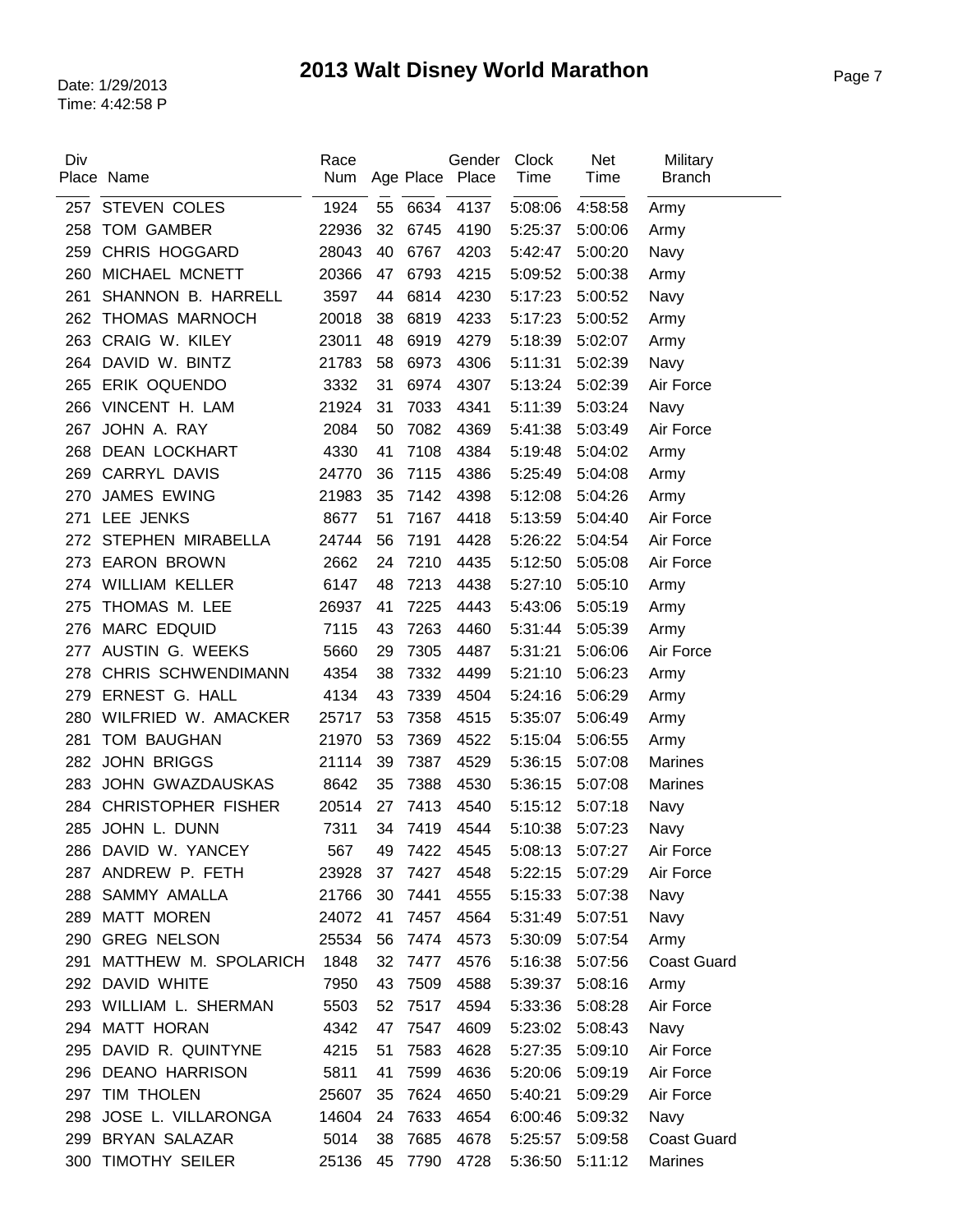| Div | Place Name                 | Race<br>Num   |    |           | Gender<br>Place | Clock<br>Time | Net<br>Time | Military<br><b>Branch</b> |
|-----|----------------------------|---------------|----|-----------|-----------------|---------------|-------------|---------------------------|
|     |                            |               |    | Age Place |                 |               |             |                           |
| 301 | JUAN J. RIVERA             | 14607         | 39 | 7868      | 4763            | 6:03:42       | 5:12:01     | Navy                      |
|     | 302 STEVEN P. UNDERWOOD    | 25860         | 36 | 7882      | 4771            | 5:41:13       | 5:12:06     | <b>Marines</b>            |
| 303 | JOHN C. MCCLELLAND         | 7358          | 34 | 7925      | 4793            | 5:31:09       | 5:12:34     | Air Force                 |
| 304 | <b>TODD BAXTER</b>         | 2388          | 47 | 7934      | 4797            | 5:21:07       | 5:12:37     | Army                      |
| 305 | <b>JOSEPH BUTKUS</b>       | 23607         | 41 | 7943      | 4803            | 5:29:34       | 5:12:42     | <b>Marines</b>            |
| 306 | JOHN C. HUHN               | 8044          | 44 | 8025      | 4848            | 5:43:55       | 5:13:28     | Air Force                 |
| 307 | <b>JAMES WARD</b>          | 5211          | 43 | 8056      | 4864            | 5:31:00       | 5:13:37     | Navy                      |
| 308 | <b>JUAN GUEVARA</b>        | 8828          | 31 | 8089      | 4883            | 5:44:38       | 5:14:03     | Navy                      |
|     | 309 RUSS JARVIS            | 20186         | 28 | 8109      | 4890            | 5:29:29       | 5:14:14     | Navy                      |
| 310 | <b>ANTHONY CASTILLO</b>    | 28210         | 26 | 8111      | 4891            | 5:45:45       | 5:14:15     | Navy                      |
| 311 | MICHAEL J. NIXON           | 3851          | 42 | 8132      | 4901            | 5:38:54       | 5:14:28     | Army                      |
|     | 312 LAWRENCE TURNER        | 24211         | 42 | 8158      | 4908            | 5:39:12       | 5:14:47     | Army                      |
| 313 | DONNIE WALTERS             | 26551         | 28 | 8187      | 4923            | 5:50:56       | 5:15:08     | Army                      |
| 314 | OLIVER A. THORPE           | 9782          | 36 | 8219      | 4942            | 5:51:19       | 5:15:31     | Army                      |
| 315 | DANIEL E. FIELD            | 2686          | 67 | 8230      | 4949            | 5:23:26       | 5:15:37     | <b>No</b>                 |
| 316 | ANDREW MCBREARTY           | 5050          | 42 | 8234      | 4951            | 5:34:02       | 5:15:41     | Air Force                 |
| 317 | MICHAEL LACEY              | 24120         | 25 | 8256      | 4962            | 5:47:27       | 5:15:57     | Navy                      |
| 318 | <b>STEPHEN BROWN</b>       | 6042          | 38 | 8272      | 4969            | 5:39:58       | 5:16:10     | Army                      |
| 319 | <b>HARRY GEORGE</b>        | 1545          | 51 | 8278      | 4971            | 5:26:54       | 5:16:13     | <b>Coast Guard</b>        |
| 320 | <b>CHRISTOPHER IRIARTE</b> | 1195          | 45 | 8289      | 4978            | 5:16:41       | 5:16:16     | Air Force                 |
| 321 | <b>DENNIS BARR</b>         | 21454         | 58 | 8295      | 4982            | 5:26:20       | 5:16:20     | <b>Marines</b>            |
| 322 | BRIAN M. PRATT             | 27140         | 28 | 8302      | 4988            | 5:38:46       | 5:16:25     | Army                      |
| 323 | <b>VINCENT TAYLOR</b>      | 11420         | 30 | 8355      | 5020            | 6:00:53       | 5:16:51     | Air Force                 |
| 324 | <b>JUSTIN WRIGHT</b>       | 21395         | 31 | 8390      | 5036            | 5:19:34       | 5:17:14     | Army                      |
| 325 | <b>RICK MONAGHAN</b>       | 24550         | 54 | 8427      | 5054            | 5:39:47       | 5:17:34     | Army                      |
| 326 | <b>MARK DICKERSON</b>      | 23894         | 54 | 8430      | 5055            | 5:43:10       | 5:17:35     | Army                      |
| 327 | <b>JOSHUA ODQUIST</b>      | 13163         | 29 | 8462      | 5067            | 6:00:01       | 5:17:50     | Air Force                 |
| 328 | <b>WADE NORDBERG</b>       | 9359          | 42 | 8497      | 5085            | 5:54:00       | 5:18:18     | <b>Marines</b>            |
| 329 | <b>RANDY JONES</b>         | 27169         | 55 | 8508      | 5090            | 5:33:40       | 5:18:29     | Air Force                 |
|     | 330 MILES RANDALL          | 11326 49 8516 |    |           | 5093            | 5:55:44       | 5:18:32     | <b>Coast Guard</b>        |
|     | 331 RALPH E. BORDNER       | 14757         | 39 | 8521      | 5096            | 5:26:22       | 5:18:36     | Air Force                 |
|     | 332 ROSS MAIN              | 6240          | 53 | 8534      | 5101            | 5:42:22       | 5:18:41     | Air Force                 |
|     | 333 BRIAN MURPHY           | 2989          | 30 | 8562      | 5119            | 5:29:25       | 5:19:03     | Army                      |
|     | 334 STEPHEN PEARCE         | 26586         | 49 | 8582      | 5130            | 5:49:03       | 5:19:13     | Air Force                 |
|     | 335 KEVIN LIMBERG          | 7468          | 34 | 8624      | 5156            | 5:49:57       | 5:19:40     | Air Force                 |
|     | 336 JAMES BOUNDS           | 22202         | 43 | 8663      | 5175            | 5:27:37       | 5:20:01     | <b>Marines</b>            |
|     | 337 EDWARD R. VAUGHN       | 12917         | 47 | 8693      | 5190            | 6:03:15       | 5:20:19     | Army                      |
|     | 338 SCOTT WEBER            | 26565         | 40 | 8736      | 5208            | 5:29:12       | 5:20:51     | Navy                      |
| 339 | MICHAEL YOUNG              | 29131         | 52 | 8738      | 5209            | 6:12:08       | 5:20:52     | Army                      |
|     | 340 WARREN THOMPSON        | 24079         | 35 | 8817      | 5243            | 5:39:14       | 5:21:44     | Army                      |
|     | 341 LEE C. ODELL           | 3717          | 38 | 8834      | 5252            | 5:38:31       | 5:21:53     | Army                      |
|     | 342 BILL GERETY            | 25369         | 54 | 8868      | 5265            | 5:43:28       | 5:22:13     | Army                      |
|     | 343 RYAN M. HUTCHENS       | 12060         | 36 | 8875      | 5269            | 6:07:07       | 5:22:16     | Navy                      |
|     | 344 MICHAEL S. BODDY       | 9361          | 49 | 8903      | 5279            | 6:01:04       | 5:22:28     | Army                      |
|     |                            |               |    |           |                 |               |             |                           |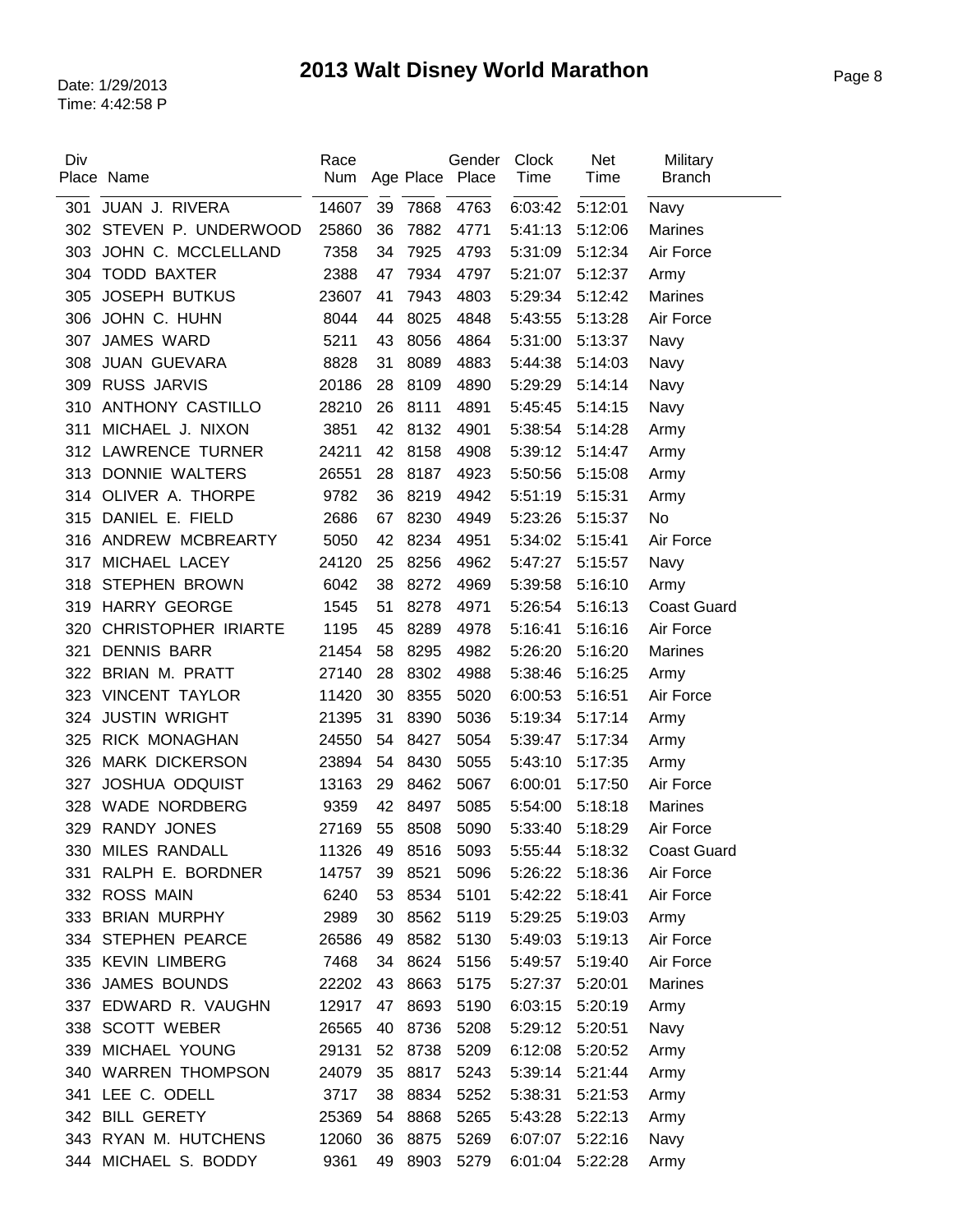| Div | Place Name                      | Race<br>Num         |    | Age Place     | Gender<br>Place | Clock<br>Time   | Net<br>Time | Military<br><b>Branch</b> |
|-----|---------------------------------|---------------------|----|---------------|-----------------|-----------------|-------------|---------------------------|
| 345 | THEO IKNER                      | 23132               |    | 35 8960       | 5306            | 5:46:14         | 5:22:57     | <b>Coast Guard</b>        |
| 346 | TOM CHENOWITH                   | 6961                | 40 | 9030          | 5345            | 5:45:38         | 5:23:43     | Army                      |
| 347 | KEITH F. RUSSO                  | 22329               | 31 | 9035          | 5348            | 5:47:07         | 5:23:45     | Air Force                 |
| 348 | ADRIAN MAGANA                   | 29367               | 26 | 9101          | 5381            | 6:14:15         | 5:24:24     | Army                      |
| 349 | JOHN K. SCHNEIDER               | 4684                | 43 | 9103          | 5383            | 5:42:21         | 5:24:24     | Air Force                 |
| 350 | DANIEL J. FINSTAD               | 26108               | 31 | 9136          | 5399            | 5:55:18         | 5:24:42     | Army                      |
| 351 | TROY J. MALINOWSKI              | 23620               | 46 | 9195          | 5433            | 5:40:32         | 5:25:14     | Air Force                 |
| 352 | WILLIAM A. DORRY                | 10222               | 38 | 9270          | 5472            | 6:03:00         | 5:25:58     | Navy                      |
| 353 | <b>DARREN HAWK</b>              | 3573                | 46 | 9418          | 5551            | 5:43:29         | 5:27:14     | Navy                      |
| 354 | PATRICK HANLEY                  | 25687               | 44 | 9421          | 5553            | 5:56:27         | 5:27:16     | Air Force                 |
| 355 | <b>ROBERT MILLER</b>            | 4914                | 42 | 9457          | 5562            | 5:43:42         | 5:27:34     | Navy                      |
| 356 | <b>BILL MCKEEVER</b>            | 5747                | 68 | 9506          | 5582            | 5:51:15         | 5:28:00     | Air Force                 |
| 357 | MARK D. GOULD                   | 26521               | 42 | 9507          | 5583            | 5:58:23         | 5:28:00     | Air Force                 |
| 358 | BRIAN W. DANNER                 | 1048                | 40 | 9553          | 5602            | 5:31:00         | 5:28:20     | Navy                      |
| 359 | <b>BILL GRAY</b>                | 21946               | 45 | 9572          | 5611            | 6:00:22         | 5:28:26     | Air Force                 |
| 360 | CHRISTOPHER B. ZIMPRIC 29615    |                     | 33 | 9586          | 5620            | 6:18:06         | 5:28:36     | Army                      |
| 361 | ROBERT DIXON                    | 28772               | 41 | 9601          | 5628            | 6:11:34         | 5:28:41     | Army                      |
| 362 | <b>JOHN MARTIN</b>              | 24444               | 42 | 9612          | 5635            | 5:52:18         | 5:28:50     | Air Force                 |
| 363 | ANTHONY S. MORRIS               | 22468               | 27 | 9642          | 5646            | 5:54:33         | 5:29:03     | Army                      |
| 364 | <b>DWAYNE GUIDRY</b>            | 7127                | 45 | 9645          | 5647            | 5:52:50         | 5:29:05     | Army                      |
| 365 | <b>KEITH SMITH</b>              | 21895               | 39 | 9699          | 5671            | 5:36:59         | 5:29:38     | Army                      |
| 366 | RONALD DRYBURGH                 | 11174               | 46 | 9792          | 5724            | 6:08:20         | 5:30:31     | Air Force                 |
| 367 | KENNETH A. HALL                 | 27735               | 49 | 9836          | 5741            | 6:13:21         | 5:30:57     | Army                      |
| 368 | <b>ANDREW CRIST</b>             | 22675               | 25 | 9903          | 5771            | 5:39:05         | 5:31:30     | Air Force                 |
| 369 | <b>JASON SANDER</b>             | 22512               | 34 | 9922          | 5782            | 5:39:42         | 5:31:39     | Air Force                 |
| 370 | <b>BRIAN STANISZEWSKI</b>       | 9635                | 32 | 9963          | 5800            | 6:09:04         | 5:32:00     | Air Force                 |
| 371 | ORLANDO MARTINEZ JR.            | 27802               |    |               | 27 1E+04 5856   | 6:15:16         | 5:33:14     | Air Force                 |
| 372 | CLAREBELO B. REYNOSO            | 25234               |    |               | 59 1E+04 5862   | 5:57:50         | 5:33:19     | Army                      |
|     | 373 KEVEN ELWOOD                | 28146               |    | 34 1E+04 5865 |                 | 6:15:51         | 5:33:26     | Army                      |
|     | 374 ANDREW SUTTON               | 23299 45 1E+04 5888 |    |               |                 | 5:52:40 5:33:57 |             | Army                      |
|     | 375 RAYMOND C. SITTIG           | 14690 26 1E+04 5893 |    |               |                 | 6:25:08 5:34:01 |             | Navy                      |
|     | 376 TIM DIETRICH                | 27518               |    |               | 49 1E+04 5914   | 6:12:48         | 5:34:23     | Marines                   |
|     | 377 JASON EMLEY                 | 27607 40 1E+04 5932 |    |               |                 | 6:12:48         | 5:34:50     | Navy                      |
|     | 378 JOSHUA P. ROGERS            | 25414               |    |               | 37 1E+04 5953   | 5:58:52         | 5:35:14     | Air Force                 |
|     | 379 CHRISTOPHER MEOAK 9367      |                     |    |               | 34 1E+04 5965   | 6:10:33         | 5:35:28     | Air Force                 |
|     | 380 KEVIN HALL                  | 26947 37 1E+04 5969 |    |               |                 | 6:10:40 5:35:31 |             | Air Force                 |
| 381 | TIMOTHY BUCHANAN                | 3832                |    |               | 42 1E+04 6003   | 5:54:57         | 5:36:09     | <b>Coast Guard</b>        |
|     | 382 CHRISTOPHER PRATHER         | 21078               |    |               | 45 1E+04 6028   | 5:59:10         | 5:36:46     | Army                      |
|     | 383 TANNER C. JONES             | 4173                |    |               | 26 1E+04 6049   | 5:52:22         | 5:37:11     | Navy                      |
|     | 384 MARK A. TATE                | 5656                |    | 47 1E+04 6081 |                 | 6:01:02         | 5:37:49     | Air Force                 |
|     | 385 CHAD WILLIAMS               | 30089               |    |               | 32 1E+04 6084   | 6:02:57         | 5:37:53     | Marines                   |
|     | 386 JEREMY T. LINGENFELSE 22985 |                     |    |               | 36 1E+04 6085   | 5:51:57         | 5:37:54     | Army                      |
|     | 387 NICHOLAS JOHNSON            | 527                 |    |               | 33 1E+04 6104   | 5:38:15         | 5:38:13     | Army                      |
|     | 388 PETER G. RYBSKI             | 23102               |    |               | 37 1E+04 6121   | 5:55:31         | 5:38:33     | Navy                      |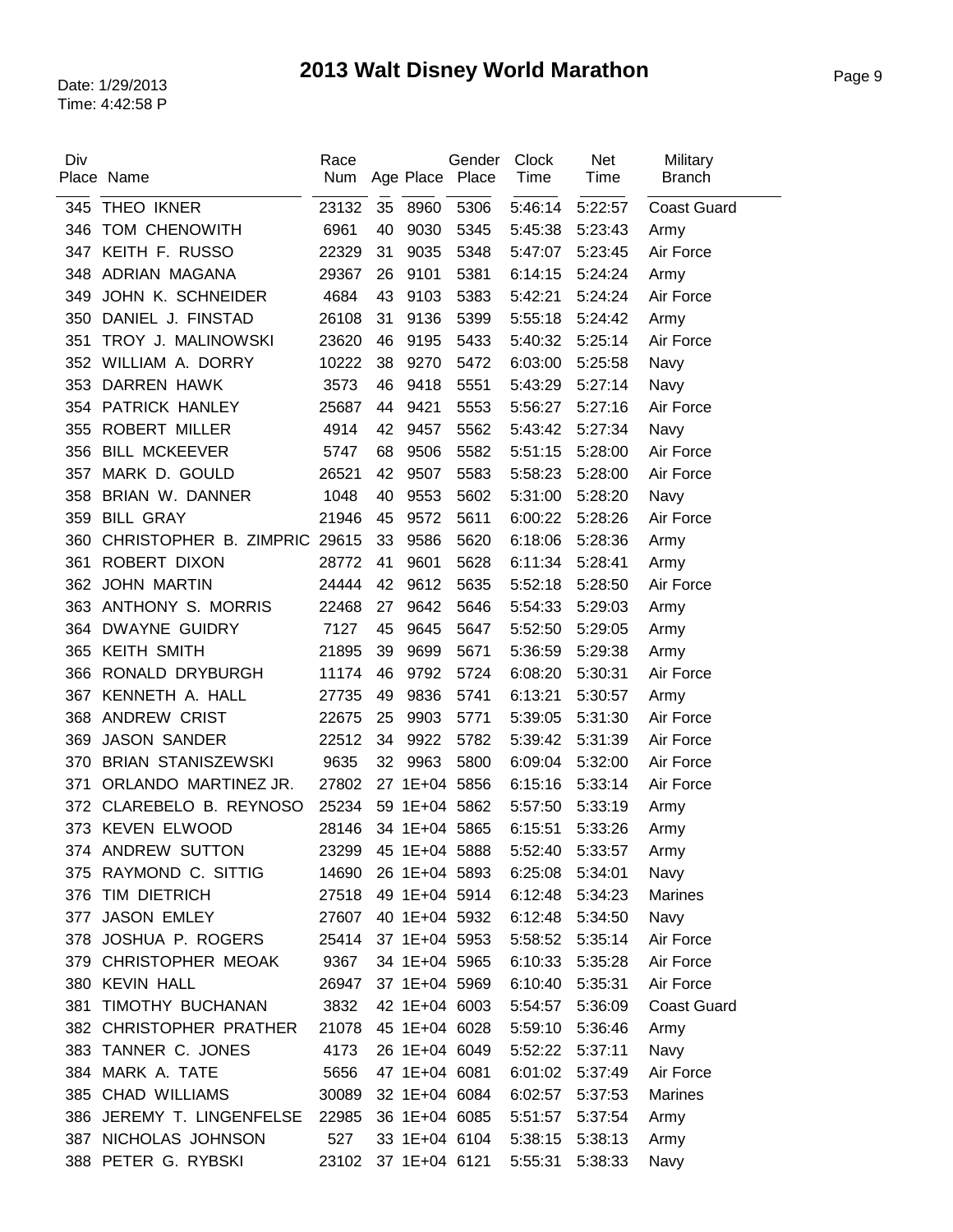| Div | Place Name                      | Race<br>Num | Age Place Place     | Gender | Clock<br>Time   | Net<br>Time | Military<br><b>Branch</b> |
|-----|---------------------------------|-------------|---------------------|--------|-----------------|-------------|---------------------------|
|     | 389 DANNY RIVERA                | 7941        | 44 1E+04 6137       |        | 6:09:16         | 5:38:57     | <b>Marines</b>            |
| 390 | <b>SEAN M. NEALLY</b>           | 15206       | 38 1E+04 6162       |        | 6:23:15         | 5:39:28     | Navy                      |
| 391 | MARK D. RICKEL                  | 21122       | 41 1E+04 6170       |        | 5:41:09         | 5:39:32     | Army                      |
|     | 392 ERIC D. OUELLETTE           | 9204        | 27 1E+04 6178       |        | 6:22:56         | 5:39:40     | <b>Marines</b>            |
| 393 | <b>TORAMI WILLIAMS</b>          | 21901       | 55 1E+04 6194       |        | 5:49:04         | 5:39:58     | Air Force                 |
|     | 394 RICK GRAVES                 | 7478        | 43 1E+04 6225       |        | 5:55:25         | 5:40:28     | Army                      |
| 395 | ZACHARY V. AYRES                | 13377       | 29 1E+04 6241       |        | 6:24:49         | 5:40:49     | <b>Coast Guard</b>        |
| 396 | JIM BELL                        | 8709        | 64 1E+04 6278       |        | 6:09:38         | 5:41:28     | Navy                      |
| 397 | BERNARD K. SKOCH                | 4585        | 61 1E+04 6281       |        | 5:55:55         | 5:41:29     | Air Force                 |
| 398 | <b>SCOT ALBRECHT</b>            | 26566       | 39 1E+04 6304       |        | 5:49:19         | 5:41:48     | <b>Coast Guard</b>        |
| 399 | JASON P. WIESE                  | 3801        | 39 1E+04 6313       |        | 5:59:36         | 5:41:53     | Navy                      |
| 400 | ORLANDO LAROSA                  | 13831       | 47 1E+04 6331       |        | 5:53:02         | 5:42:21     | Air Force                 |
| 401 | <b>JULIUS RICE</b>              | 9255        | 27 1E+04 6345       |        | 6:21:15         | 5:42:37     | Air Force                 |
| 402 | <b>GARY CARLSON</b>             | 11170       | 43 1E+04 6387       |        | 6:20:01         | 5:43:31     | Navy                      |
| 403 | <b>BRIAN TEWS</b>               | 7458        | 41 1E+04 6392       |        | 6:15:39         | 5:43:34     | <b>Marines</b>            |
|     | 404 ERIC BARONI                 | 26156       | 39 1E+04 6393       |        | 6:12:04         | 5:43:35     | Air Force                 |
| 405 | DAVE WARD                       | 27114       | 59 1E+04 6419       |        | 6:19:20         | 5:44:02     | Navy                      |
|     | 406 ADAM D. LOHN                | 26952       | 31 1E+04 6420       |        | 6:13:18         | 5:44:04     | Air Force                 |
| 407 | CALVIN JONES                    | 27950       | 35 1E+04 6421       |        | 6:13:19         | 5:44:04     | Air Force                 |
|     | 408 HARRY L. DRUCKENMILLE 24332 |             | 51 1E+04 6434       |        | 6:07:04         | 5:44:14     | Air Force                 |
| 409 | <b>SEAN BLACKIE</b>             | 7765        | 23 1E+04 6441       |        | 6:15:21         | 5:44:24     | Army                      |
| 410 | <b>JOHN ARMSTRONG</b>           | 3079        | 53 1E+04 6444       |        | 5:55:12         | 5:44:27     | Army                      |
| 411 | CHRISTOPHER CHESMAR             | 10696       | 46 1E+04 6452       |        | 6:20:59         | 5:44:41     | Navy                      |
| 412 | <b>MATT NELSON</b>              | 20939       | 48 1E+04 6459       |        | 5:45:45         | 5:44:54     | <b>Marines</b>            |
| 413 | <b>BRAD WHITMIRE</b>            | 6715        | 47 1E+04 6465       |        | 5:59:27         | 5:44:59     | Air Force                 |
| 414 | SAMUEL T. RORER                 | 26019       | 56 1E+04 6489       |        | 6:14:08         | 5:45:42     | Air Force                 |
| 415 | JERRY L. IVESTER                | 23036       | 46 1E+04 6512       |        | 6:01:39         | 5:46:09     | Army                      |
| 416 | <b>TERRY IVESTER</b>            | 24045       | 46 1E+04 6513       |        | 6:01:39         | 5:46:10     | Army                      |
|     | 417 WILLIAM SOUDERS             | 15087       | 47 1E+04 6514       |        | 6:36:57         | 5:46:14     | Navy                      |
| 418 | JOSEPH MALETTA                  | 1929        | 44 1E+04 6534       |        | 6:23:09         | 5:46:48     | Navy                      |
|     | 419 EDWARD HOLLENSHADE          |             | 20142 37 1E+04 6535 |        | 5:47:54 5:46:48 |             | Army                      |
|     | 420 CARLOS J. CARRENO           | 11108       | 41 1E+04 6547       |        | 6:25:03         | 5:47:05     | Army                      |
|     | 421 PATRICK R. REARDEN          | 7325        | 58 1E+04 6580       |        | 6:17:51         | 5:47:35     | Navy                      |
|     | 422 JOHN GUNDERSON              | 10032       | 57 1E+04 6593       |        | 6:22:55         | 5:47:50     | <b>Coast Guard</b>        |
|     | 423 PAUL WEIZER                 | 2835        | 43 1E+04 6600       |        | 6:03:15         | 5:47:59     | Army                      |
|     | 424 BRENT M. CARRIER            | 3391        | 40 1E+04 6644       |        | 5:57:12         | 5:48:48     | Navy                      |
|     | 425 ROBERT J. MAHER             | 14181       | 50 1E+04 6654       |        | 6:38:54         | 5:48:57     | Air Force                 |
|     | 426 JOHN HILDRETH               | 11718       | 75 1E+04 6664       |        | 6:33:20         | 5:49:14     | Army                      |
|     | 427 KHOA TANG                   | 27521       | 26 1E+04 6674       |        | 6:31:35         | 5:49:33     | Air Force                 |
|     | 428 FORREST RICE                | 9254        | 20 1E+04 6688       |        | 6:28:35         | 5:49:56     | Air Force                 |
|     | 429 DAVID L. BOWERS             | 8109        | 53 1E+04 6689       |        | 6:18:04         | 5:49:59     | Army                      |
|     | 430 DAVE WERNER                 | 4163        | 42 1E+04 6705       |        | 6:08:44         | 5:50:17     | Navy                      |
| 431 | <b>CARLOS MARIN</b>             | 25706       | 42 1E+04 6717       |        | 6:08:53         | 5:50:29     | <b>Coast Guard</b>        |
|     | 432 DAVID C. AUTRY              | 12763       | 37 1E+04 6726       |        | 6:11:48         | 5:50:41     | Army                      |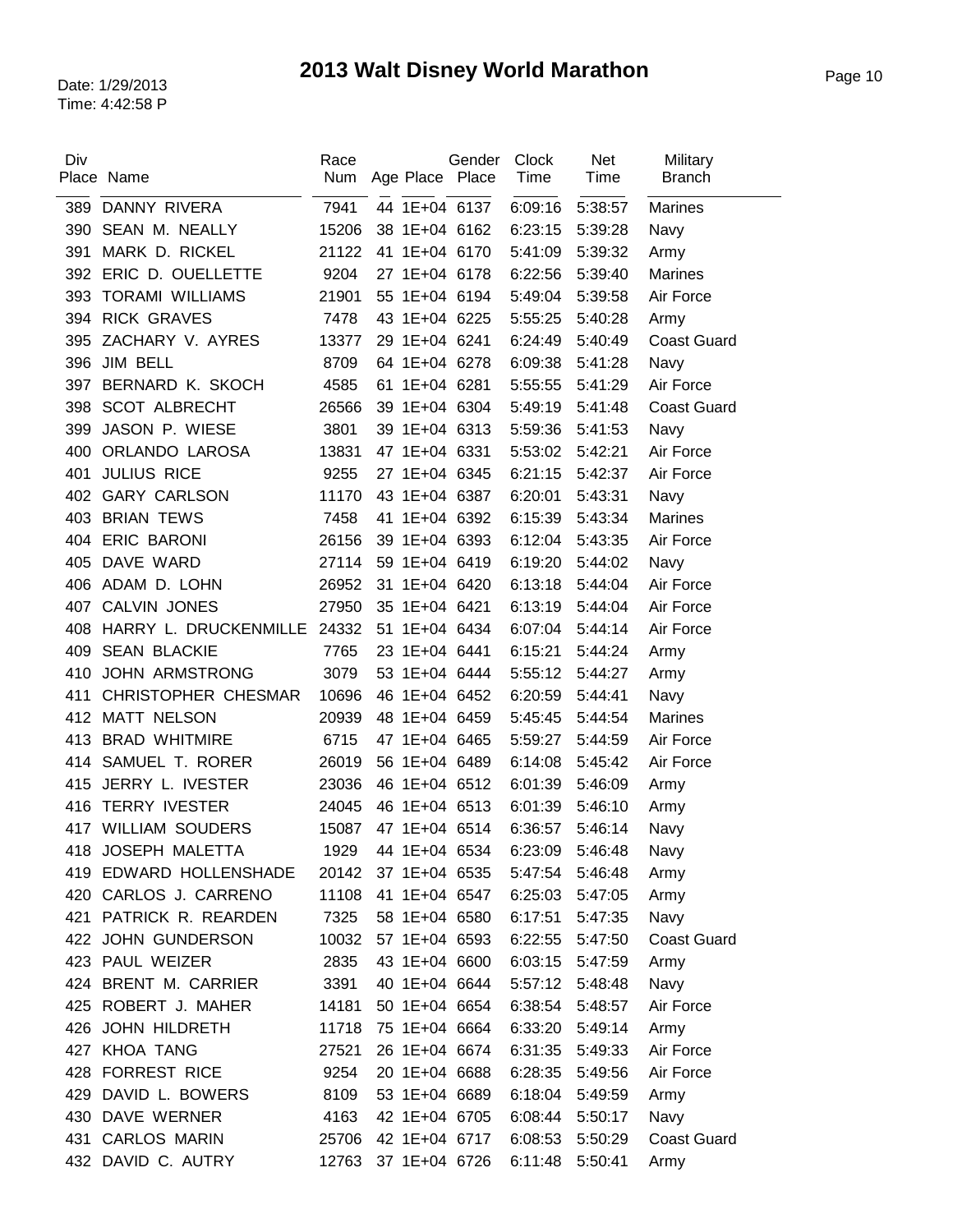| Div | Place Name                | Race<br>Num | Age Place Place     | Gender | <b>Clock</b><br>Time | Net<br>Time     | Military<br><b>Branch</b> |
|-----|---------------------------|-------------|---------------------|--------|----------------------|-----------------|---------------------------|
|     | 433 AARON JOHNSON         | 27447       | 38 1E+04 6742       |        | 6:28:50              | 5:50:59         | Navy                      |
| 434 | JAMES J. SMITH            | 24992       | 47 1E+04 6743       |        | 6:13:23              | 5:50:59         | Army                      |
| 435 | <b>ANDREW ECKLES</b>      | 21046       | 57 1E+04 6746       |        | 5:52:02              | 5:51:04         | <b>Marines</b>            |
| 436 | <b>TIMOTHY FOWLER</b>     | 3957        | 34 1E+04 6758       |        | 5:58:45              | 5:51:23         | Army                      |
| 437 | <b>KURT STURA</b>         | 23078       | 41 1E+04 6762       |        | 6:06:16              | 5:51:26         | Navy                      |
| 438 | <b>SCOTT TEMPLIN</b>      | 2533        | 32 1E+04 6764       |        | 6:42:00              | 5:51:30         | Air Force                 |
| 439 | <b>JOHN SHAFFER</b>       | 13029       | 40 1E+04 6765       |        | 6:36:13              | 5:51:31         | Army                      |
| 440 | RICKY B. SMITH            | 12087       | 34 1E+04 6787       |        | 6:41:37              | 5:51:57         | Air Force                 |
| 441 | PAUL SCHEUER              | 8253        | 34 1E+04 6793       |        | 6:24:20              | 5:52:07         | Air Force                 |
| 442 | <b>GARY BICKEL</b>        | 4722        | 37 1E+04 6805       |        | 6:10:13              | 5:52:18         | Navy                      |
| 443 | <b>JESS CHRISTENSEN</b>   | 20540       | 32 1E+04 6823       |        | 5:54:23              | 5:52:45         | Army                      |
| 444 | <b>CHRIS MCMUNN</b>       | 7471        | 37 1E+04 6834       |        | 6:22:18              | 5:52:58         | <b>Coast Guard</b>        |
| 445 | CARTER D. KEETON          | 30004       | 42 1E+04 6839       |        | 6:29:42              | 5:53:02         | Navy                      |
| 446 | <b>GARY PACKARD</b>       | 27602       | 52 1E+04 6844       |        | 6:28:20              | 5:53:10         | Air Force                 |
| 447 | <b>MARCEL WILLIAMS</b>    | 27642       | 39 1E+04 6845       |        | 6:12:15              | 5:53:11         | <b>Marines</b>            |
| 448 | DANIEL J. CARPENTER       | 24343       | 23 1E+04 6852       |        | 6:14:46              | 5:53:14         | Army                      |
| 449 | JEREMY FORD               | 3856        | 34 1E+04 6854       |        | 6:11:54              | 5:53:18         | Army                      |
| 450 | KEVIN L. DAHLIN           | 4417        | 37 1E+04 6872       |        | 6:09:07              | 5:53:40         | <b>Marines</b>            |
| 451 | JONATHAN J. WILLIAMS      | 30029       | 29 1E+04 6873       |        | 6:04:33              | 5:53:41         | <b>Marines</b>            |
|     | 452 ETHAN BOYCE           | 22798       | 38 1E+04 6874       |        | 6:04:33              | 5:53:41         | <b>Marines</b>            |
| 453 | <b>CRAIG HENDERSON</b>    | 23115       | 31 1E+04 6875       |        | 6:11:57              | 5:53:41         | Navy                      |
| 454 | <b>BRENDAN BLAIN</b>      | 9314        | 30 1E+04 6877       |        | 6:31:13              | 5:53:46         | <b>Coast Guard</b>        |
| 455 | <b>JEFF HAGER</b>         | 24430       | 50 1E+04 6879       |        | 6:17:00              | 5:53:47         | Army                      |
| 456 | JAMES E. COLLINS          | 25001       | 40 1E+04 6887       |        | 6:16:41              | 5:54:03         | Air Force                 |
| 457 | FRANCISCO R. BONILLA      | 13549       | 48 1E+04 6889       |        | 6:23:50              | 5:54:03         | Navy                      |
| 458 | <b>RICK CONVERSE</b>      | 23972       | 47 1E+04 6894       |        | 6:08:13              | 5:54:09         | Air Force                 |
| 459 | LENNY JANKOWSKI           | 26100       | 31 1E+04 6908       |        | 6:23:13              | 5:54:22         | Air Force                 |
| 460 | MARK A. NOWALK            | 22283       | 42 1E+04 6914       |        | 6:02:51              | 5:54:27         | Navy                      |
| 461 | <b>BOBBY SASS</b>         | 4505        | 34 1E+04 6929       |        | 6:11:06              | 5:54:44         | Navy                      |
|     | 462 DONALD G. SEARLES     |             | 4980 66 1E+04 6930  |        |                      | 6:11:56 5:54:47 | Air Force                 |
|     | 463 EDWARD RODRIGUEZ      | 7283        | 42 1E+04 6932       |        | 6:26:22              | 5:54:51         | Army                      |
|     | 464 JASON STEWART         | 25286       | 39 1E+04 6950       |        | 6:13:37              | 5:55:15         | Navy                      |
|     | 465 MARK HANSEN           | 5778        | 60 1E+04 6954       |        | 6:17:05              | 5:55:23         | Navy                      |
| 466 | MICHAEL-RYAN MCCABE       | 9714        | 30 1E+04 6956       |        | 6:32:35              | 5:55:23         | Navy                      |
| 467 | <b>MARK ROBINSON</b>      |             | 24456 66 1E+04 6967 |        | 6:05:04              | 5:55:35         | Army                      |
| 468 | JULIO E. VELEZ            | 13449       | 43 1E+04 7000       |        | 6:41:09              | 5:56:23         | Army                      |
| 469 | MICHAEL WEED              | 27893       | 51 1E+04 7009       |        | 6:38:41              | 5:56:33         | Navy                      |
|     | 470 RICARDO M. ACEVEDO    | 24776       | 22 1E+04 7014       |        | 6:18:24              | 5:56:35         | <b>Marines</b>            |
| 471 | JAMES P. RALEY            | 25566       | 45 1E+04 7015       |        | 6:21:07              | 5:56:37         | Army                      |
|     | 472 CHRIS E. ZIMMERMAN    | 26805       | 44 1E+04 7036       |        | 6:28:58              | 5:57:07         | Army                      |
|     | 473 WILLIAM JOHNSON       | 27638       | 37 1E+04 7047       |        | 6:35:38              | 5:57:16         | Army                      |
| 474 | MICHAEL MONTES            | 11533       | 44 1E+04 7060       |        | 6:40:11              | 5:57:36         | Navy                      |
| 475 | <b>GREGORY E. COLLINS</b> | 25137       | 36 1E+04 7070       |        | 6:21:21              | 5:57:47         | Navy                      |
|     | 476 THOMAS C. RIDDLE      | 25116       | 52 1E+04 7074       |        | 6:16:00              | 5:57:52         | Army                      |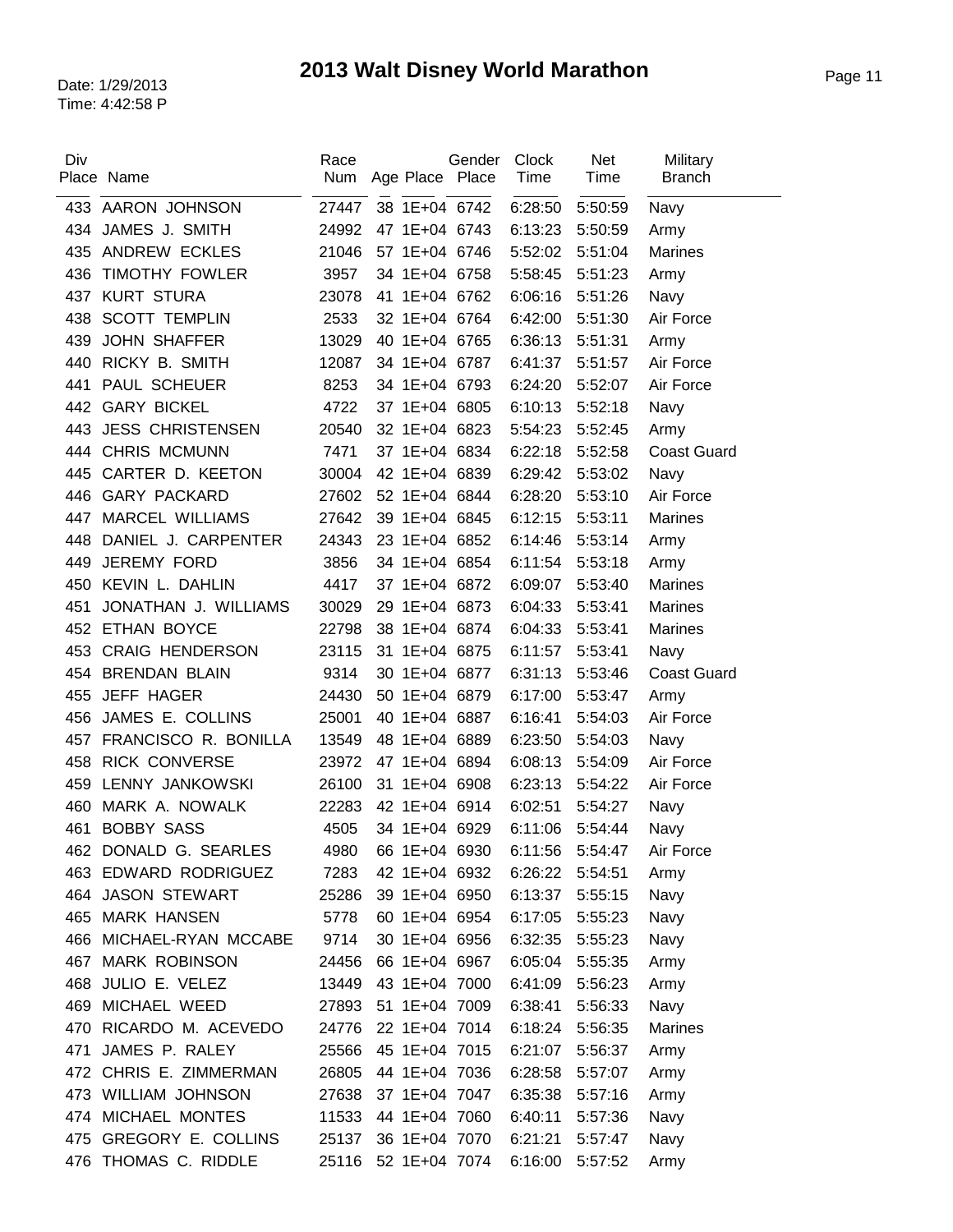| Div | Place Name                  | Race<br><b>Num</b>  |               | Gender<br>Age Place Place | Clock<br>Time | Net<br>Time     | Military<br><b>Branch</b> |
|-----|-----------------------------|---------------------|---------------|---------------------------|---------------|-----------------|---------------------------|
|     |                             |                     |               |                           |               |                 |                           |
| 477 | JEFFERSON D. HOLDEN         | 28757 51 1E+04 7088 |               |                           | 6:35:42       | 5:57:59         | <b>Marines</b>            |
| 478 | ROBERT HILLARD              | 29124               | 29 1E+04 7131 |                           | 6:49:33       | 5:58:40         | Navy                      |
| 479 | <b>STEVE FOGLE</b>          | 29991               | 27 1E+04 7133 |                           | 6:49:50       | 5:58:43         | Air Force                 |
| 480 | <b>JUSTIN N. KOHRS</b>      | 22260               | 36 1E+04 7144 |                           | 6:16:31       | 5:58:50         | Army                      |
| 481 | PHILIP D. RODGERS           | 23610               | 42 1E+04 7153 |                           | 6:16:44       | 5:59:05         | Army                      |
| 482 | JOHN A. FERKO               | 26287               | 48 1E+04 7165 |                           | 6:29:10       | 5:59:24         | Air Force                 |
| 483 | <b>BRIAN S. HALLETT</b>     | 8206                | 42 1E+04 7177 |                           | 6:30:35       | 5:59:43         | Navy                      |
| 484 | VINCENT DANNA               | 27799               | 51 1E+04 7180 |                           | 6:21:25       | 5:59:51         | Air Force                 |
| 485 | <b>SCOTT HAWKS</b>          | 23137               | 33 1E+04 7186 |                           | 6:38:26       | 5:59:53         | Army                      |
| 486 | <b>MARK BELKOWSKI</b>       | 14997               | 27 1E+04 7187 |                           | 6:50:36       | 5:59:57         | Air Force                 |
| 487 | HENRY D. BITTLE             | 27568               | 61 1E+04 7226 |                           | 6:36:04       | 6:00:39         | Army                      |
| 488 | <b>MIKE MARTIN</b>          | 9121                | 57 1E+04 7237 |                           | 6:36:49       | 6:00:54         | Navy                      |
| 489 | JAMES M. SAHM               | 11412               | 44 1E+04 7282 |                           | 6:44:34       | 6:01:44         | Air Force                 |
| 490 | <b>BOBBY HERSHNER</b>       | 8886                | 35 1E+04 7305 |                           | 6:33:03       | 6:02:07         | Air Force                 |
| 491 | <b>JOHN MARTIN</b>          | 10465               | 64 1E+04 7306 |                           | 6:38:00       | 6:02:08         | Air Force                 |
| 492 | <b>CHRISTOPHER MORRISSE</b> | 2391                | 32 1E+04 7310 |                           | 6:27:21       | 6:02:14         | Navy                      |
| 493 | NEVILLE J. CALCUTT          | 11742               | 59 1E+04 7325 |                           | 6:46:29       | 6:02:41         | Air Force                 |
| 494 | <b>JOHN TEYHEN</b>          | 24901               | 49 1E+04 7326 |                           | 6:25:46       | 6:02:43         | Army                      |
| 495 | MIGUEL SCOTT                | 26684               | 54 1E+04 7349 |                           | 6:31:26       | 6:03:14         | Air Force                 |
| 496 | <b>KEN CASTILLE</b>         | 26384               | 59 1E+04 7360 |                           | 6:39:50       | 6:03:32         | Navy                      |
| 497 | CHAD M. SCOTT               | 6920                | 40 1E+04 7364 |                           | 6:24:52       | 6:03:37         | Army                      |
| 498 | <b>JASON FISHER</b>         | 7021                | 41 1E+04 7379 |                           | 6:26:22       | 6:04:06         | Army                      |
| 499 | DAVID J. CREASMAN           | 25704               | 42 1E+04 7396 |                           | 6:33:18       | 6:04:32         | Army                      |
| 500 | MICHAEL S. CARDWELL         | 29619               | 48 1E+04 7403 |                           | 6:54:37       | 6:04:45         | Army                      |
| 501 | KELLY M. MCGOWAN            | 27345               | 32 1E+04 7422 |                           | 6:40:32       | 6:05:07         | Navy                      |
| 502 | <b>CARLOS RODRIGUEZ</b>     | 2838                | 50 1E+04 7425 |                           | 6:43:56       | 6:05:12         | Air Force                 |
| 503 | RICHARD A. STADELMAIE       | 30090               | 25 1E+04 7444 |                           | 6:56:42       | 6:05:30         | Air Force                 |
| 504 | <b>JAMES MARTINEZ</b>       | 5877                | 27 1E+04 7482 |                           | 6:41:42       | 6:06:32         | Navy                      |
| 505 | <b>JIM LARSON</b>           | 21785               | 45 1E+04 7513 |                           | 6:16:44       | 6:07:28         | Air Force                 |
|     | 506 RICHARD ALFORD          | 27135 40 1E+04 7523 |               |                           |               | 6:43:06 6:07:41 | Air Force                 |
|     | 507 JASON RAYMOND           | 28204 38 1E+04 7528 |               |                           | 6:32:49       | 6:07:46         | Marines                   |
|     | 508 WILMER GANGE            | 20215               | 38 1E+04 7550 |                           | 6:37:20       | 6:08:27         | Navy                      |
|     | 509 RIMAS RADZIUS           | 20617 31 1E+04 7560 |               |                           | 6:51:37       | 6:08:42         | Army                      |
|     | 510 DAVID POTYOK            | 24918               | 44 1E+04 7561 |                           | 6:30:40       | 6:08:42         | <b>Coast Guard</b>        |
|     | 511 WILLIAM T. BROWN        | 11111               | 44 1E+04 7579 |                           | 6:45:40       | 6:09:17         | Air Force                 |
|     | 512 CHARLTON M. MAYO        | 12271               | 30 1E+04 7580 |                           | 6:52:21       | 6:09:18         | Air Force                 |
|     | 513 TERRY C. COOLEY         | 25052               | 30 1E+04 7587 |                           | 6:30:33       | 6:09:27         | Air Force                 |
|     | 514 STEVEN BICKNELL         | 13097               | 51 1E+04 7589 |                           | 6:46:28       | 6:09:27         | Air Force                 |
|     | 515 WILLIAM KONE            | 27725               | 44 1E+04 7594 |                           | 6:51:46       | 6:09:29         | Army                      |
|     | 516 GERALD A. MARACCHINI    | 28691               | 66 1E+04 7621 |                           | 6:54:23       | 6:10:00         | Marines                   |
|     | 517 STEPHEN P. BARTON       | 5263                | 34 1E+04 7627 |                           | 6:27:53       | 6:10:05         | Army                      |
|     | 518 LEWIS MESSICK           | 25358               | 36 1E+04 7653 |                           | 6:34:18       | 6:10:51         | Air Force                 |
|     | 519 LEONEL ROBLES JR.       | 4331                | 29 1E+04 7658 |                           | 6:29:58       | 6:11:02         | <b>Coast Guard</b>        |
|     | 520 GREGORY MOSTER          | 5269                | 54 1E+04 7681 |                           | 6:27:10       | 6:11:29         | Air Force                 |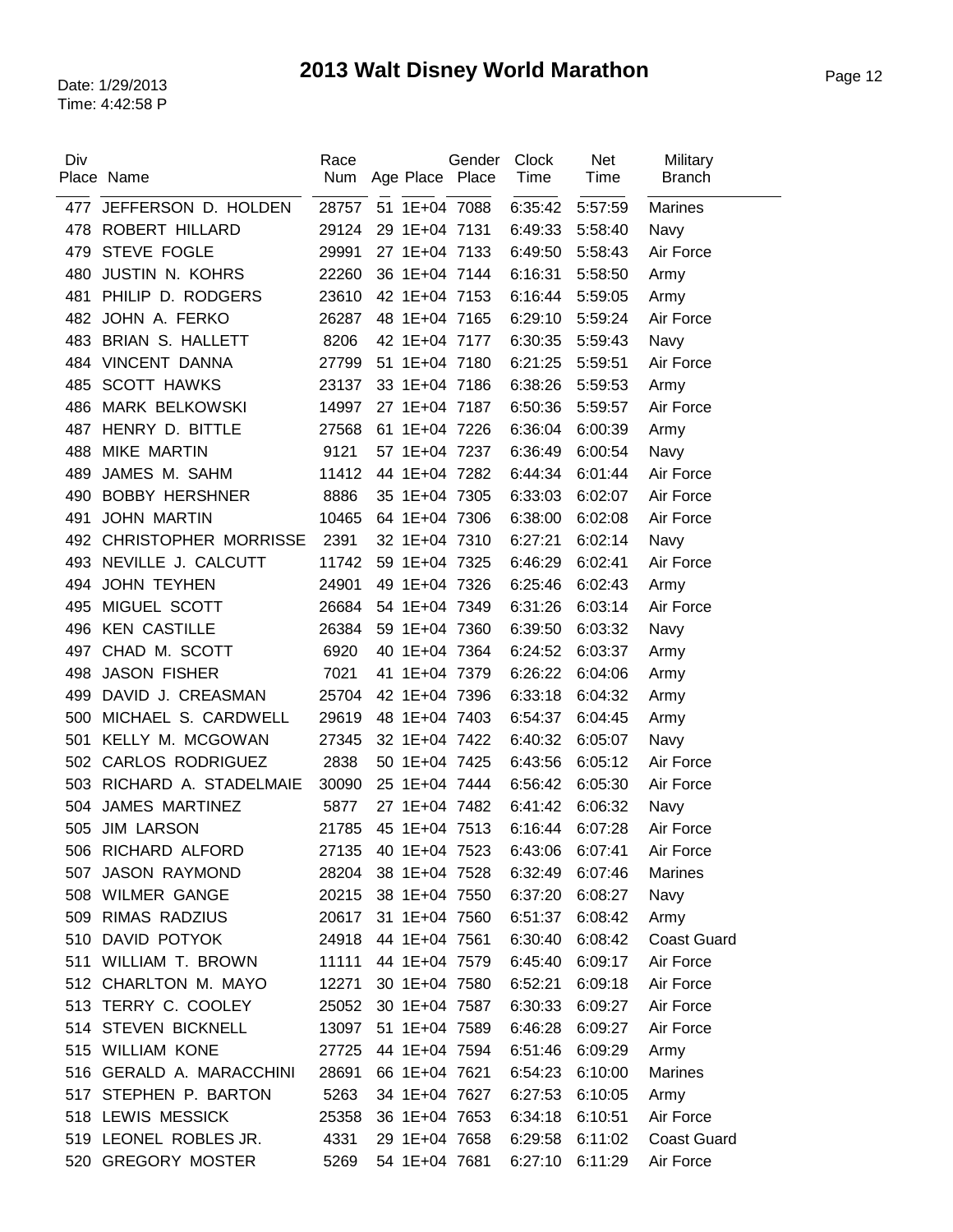| Div   | Place Name                 | Race<br><b>Num</b>  |               | Gender<br>Age Place Place | Clock<br>Time   | Net<br>Time | Military<br><b>Branch</b> |
|-------|----------------------------|---------------------|---------------|---------------------------|-----------------|-------------|---------------------------|
| 521   | DAVID M. EATMAN            | 12845               | 33 1E+04 7683 |                           | 6:55:03         | 6:11:33     | <b>Coast Guard</b>        |
| 522   | <b>BRADLEY DALBERG</b>     | 28615               | 33 1E+04 7702 |                           | 6:54:51         | 6:11:58     | <b>Marines</b>            |
| 523   | THOMAS P. SPENCE           | 2050                | 63 1E+04 7707 |                           | 6:22:31         | 6:12:03     | Air Force                 |
| 524   | <b>GABRIEL MANLUTAC</b>    | 8884                | 31 1E+04 7757 |                           | 6:43:54         | 6:13:05     | Air Force                 |
|       | 525 VICTOR MCGLAUGHLIN     | 27536               | 57 1E+04 7759 |                           | 6:48:50         | 6:13:05     | Army                      |
| 526   | <b>JONATHAN MASTER</b>     | 5386                | 41 1E+04 7770 |                           | 6:55:48         | 6:13:23     | Army                      |
| 527   | WARREN T. DUDENBOSTE 14007 |                     | 60 1E+04 7775 |                           | 7:04:50         | 6:13:31     | Army                      |
| 528   | MARK A. ROSENBLUM          | 25390               | 41 1E+04 7780 |                           | 6:52:30         | 6:13:40     | Air Force                 |
| 529   | <b>SCOTT JEWETT</b>        | 24710               | 38 1E+04 7791 |                           | 6:30:53         | 6:13:57     | Army                      |
| 530   | ROBERT E. COLLINS          | 7308                | 50 1E+04 7822 |                           | 6:39:16         | 6:14:53     | Army                      |
| 531   | <b>RICK FORESTEIRE</b>     | 24521               | 45 1E+04 7840 |                           | 6:36:45         | 6:15:16     | Navy                      |
|       | 532 GREG HILTON            | 23323               | 39 1E+04 7857 |                           | 6:31:48         | 6:15:33     | <b>Marines</b>            |
| 533   | TIM PYEATT                 | 4355                | 48 1E+04 7872 |                           | 7:05:32         | 6:16:00     | Air Force                 |
| 534   | <b>JOHN REILAND</b>        | 12260               | 42 1E+04 7877 |                           | 7:00:30         | 6:16:07     | Air Force                 |
| 535   | DOUG E. CAMPBELL           | 7912                | 42 1E+04 7886 |                           | 6:45:52         | 6:16:16     | Navy                      |
| 536   | JASON W. DEWITT            | 14433               | 29 1E+04 7888 |                           | 7:06:51         | 6:16:17     | Army                      |
| 537   | TERRY R. RILEY             | 27994               | 56 1E+04 7908 |                           | 7:00:24         | 6:16:58     | Navy                      |
| 538   | <b>DARRELL STILES</b>      | 8421                | 55 1E+04 7913 |                           | 6:46:45         | 6:17:04     | <b>Marines</b>            |
| 539   | RICHARD BLOCK              | 10270               | 51 1E+04 7936 |                           | 6:46:01         | 6:17:35     | Air Force                 |
| 540   | MICHAEL P. RODRIGUEZ       | 11952               | 34 1E+04 7937 |                           | 7:01:35         | 6:17:36     | Army                      |
| 541   | DANIEL P. BURGOYNE         | 26330               | 33 1E+04 7939 |                           | 6:53:42         | 6:17:40     | <b>Coast Guard</b>        |
| 542   | <b>MATHEW PARKER</b>       | 25761               | 36 1E+04 7940 |                           | 6:53:42         | 6:17:40     | <b>Coast Guard</b>        |
| 543   | CHARLES E. SULLIVAN JR.    | 10299               | 39 1E+04 7955 |                           | 7:00:43         | 6:18:05     | Air Force                 |
| 544 - | WILLIAM W. HISCOCK         | 8325                | 46 1E+04 7966 |                           | 6:49:14         | 6:18:27     | Navy                      |
| 545   | <b>GREGORY L. MCGOWAN</b>  | 13765               | 64 2E+04 8001 |                           | 6:41:22         | 6:19:29     | Army                      |
| 546   | DAVID T. ANDERSON          | 8888                | 47 2E+04 8003 |                           | 6:58:03         | 6:19:34     | Air Force                 |
| 547   | ROBERT M. OTT              | 1916                | 65 2E+04 8008 |                           | 6:30:13         | 6:19:43     | Army                      |
| 548   | <b>JAMES SULLIVAN</b>      | 5749                | 38 2E+04 8011 |                           | 6:43:06         | 6:19:52     | Army                      |
|       | 549 ERIK L. MILESKI        | 14099               | 36 2E+04 8027 |                           | 7:09:58         | 6:20:15     | Army                      |
|       | 550 RICHARD D. QUATTRONE   | 28425 46 2E+04 8030 |               |                           | 7:05:21 6:20:26 |             | Navy                      |
|       | 551 JEREMY KACZMAREK       | 2984                |               | 24 2E+04 8074             | 6:38:51         | 6:21:25     | Air Force                 |
|       | 552 RONALD BROWN           | 10910               |               | 47 2E+04 8098             | 7:04:19         | 6:22:04     | Air Force                 |
|       | 553 JASON HEITZMAN         | 28725               |               | 27 2E+04 8125             | 7:06:18         | 6:22:29     | Navy                      |
|       | 554 JEFF P. HELLER         | 10511               |               | 35 2E+04 8194             | 6:59:48         | 6:24:10     | Navy                      |
|       | 555 RONALD L. GOODNER      | 28913               |               | 65 2E+04 8226             | 7:17:13         | 6:25:04     | Air Force                 |
|       | 556 GARY DEWITT            | 28394               | 36 2E+04 8228 |                           | 7:07:48         | 6:25:06     | Army                      |
|       | 557 TROY STEMEN            | 8100                | 31 2E+04 8232 |                           | 6:53:58         | 6:25:10     | Army                      |
|       | 558 THEODORE M. WELLS      | 29077               |               | 32 2E+04 8244             | 7:16:09         | 6:25:24     | Marines                   |
|       | 559 CHRISTOPHER GOMIEN     | 7529                | 32 2E+04 8265 |                           | 6:54:28         | 6:25:51     | Air Force                 |
|       | 560 JON SHUPENUS           | 12852               |               | 46 2E+04 8296             | 7:10:12         | 6:26:43     | Army                      |
|       | 561 RYAN LOY               | 22094               |               | 36 2E+04 8300             | 6:42:31         | 6:26:48     | Army                      |
|       | 562 ROBERT C. HINES        | 24797               | 27 2E+04 8309 |                           | 6:48:42         | 6:26:55     | Air Force                 |
|       | 563 JASON A. PATACSIL      | 25533               | 38 2E+04 8311 |                           | 6:43:03         | 6:26:57     | Navy                      |
|       | 564 JAMES M. BELL          | 28838               |               | 43 2E+04 8326             | 7:10:02         | 6:27:20     | Army                      |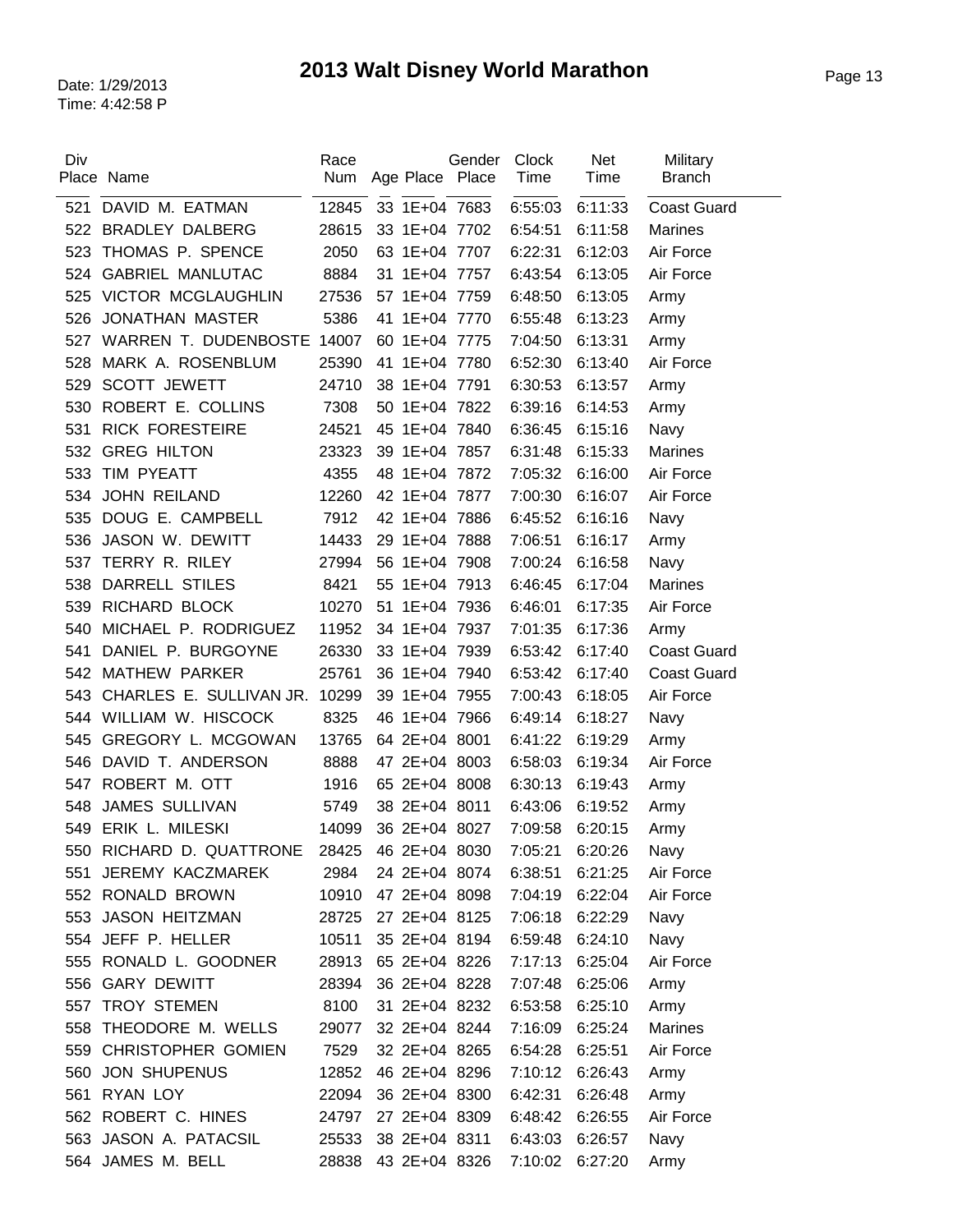| Div | Place Name                 | Race<br>Num | Age Place Place | Gender | <b>Clock</b><br>Time | <b>Net</b><br>Time | Military<br><b>Branch</b> |
|-----|----------------------------|-------------|-----------------|--------|----------------------|--------------------|---------------------------|
|     | 565 LAMARR LOWE            | 25601       | 68 2E+04 8350   |        | 6:56:20              | 6:27:54            | Navy                      |
| 566 | JONATHAN N. ELLIOT         | 26746       | 36 2E+04 8357   |        | 6:58:41              | 6:28:01            | Navy                      |
| 567 | <b>BRENT HICKMAN</b>       | 28810       | 41 2E+04 8363   |        | 7:17:16              | 6:28:06            | Army                      |
| 568 | <b>KASEY BREHME</b>        | 23640       | 33 2E+04 8370   |        | 6:42:55              | 6:28:24            | Navy                      |
| 569 | ALBERT BRUNSON             | 28579       | 69 2E+04 8374   |        | 7:20:07              | 6:28:27            | Army                      |
| 570 | TAVI N. BRUNSON            | 29081       | 36 2E+04 8376   |        | 7:20:07              | 6:28:28            | Army                      |
| 571 | <b>XAVIER BRUNSON</b>      | 28060       | 46 2E+04 8378   |        | 7:20:08              | 6:28:30            | Army                      |
| 572 | <b>TED HOWARD</b>          | 5331        | 37 2E+04 8396   |        | 6:47:58              | 6:28:52            | Army                      |
| 573 | <b>JACOB RAINES</b>        | 10793       | 27 2E+04 8410   |        | 7:05:54              | 6:29:27            | Army                      |
| 574 | KENNETH W. MCKEE           | 25474       | 49 2E+04 8446   |        | 6:54:38              | 6:30:14            | Air Force                 |
| 575 | <b>JOHN PEACOCK</b>        | 10170       | 21 2E+04 8454   |        | 7:07:46              | 6:30:22            | <b>Marines</b>            |
| 576 | <b>BRET LOUDERBACK</b>     | 10161       | 22 2E+04 8455   |        | 7:07:46              | 6:30:23            | Navy                      |
| 577 | HAROLD J. DARNER           | 29319       | 42 2E+04 8456   |        | 6:51:53              | 6:30:23            | Army                      |
| 578 | MIKE BORYSEWICZ            | 26577       | 62 2E+04 8479   |        | 6:59:41              | 6:30:49            | Air Force                 |
| 579 | <b>JEREMY HENDRICKSON</b>  | 30070       | 34 2E+04 8505   |        | 6:55:44              | 6:31:34            | Navy                      |
| 580 | JOSHUA P. SMITH            | 9886        | 28 2E+04 8536   |        | 7:09:00              | 6:32:29            | Navy                      |
| 581 | ROMAN T. WACHTER           | 27159       | 40 2E+04 8548   |        | 7:11:50              | 6:32:57            | Army                      |
| 582 | <b>BRIAN VANHORN</b>       | 22915       | 38 2E+04 8557   |        | 6:48:14              | 6:33:12            | Air Force                 |
| 583 | <b>BRIAN SCARBOROUGH</b>   | 14270       | 31 2E+04 8604   |        | 7:25:34              | 6:34:21            | Army                      |
| 584 | MATTHEW C. GALLAGHER 20580 |             | 32 2E+04 8607   |        | 7:10:05              | 6:34:26            | Navy                      |
| 585 | PHILLIP LUKE               | 28066       | 50 2E+04 8630   |        | 7:04:26              | 6:35:05            | Air Force                 |
| 586 | MICHAEL ARTALEJO           | 13134       | 31 2E+04 8634   |        | 7:26:27              | 6:35:13            | Army                      |
| 587 | <b>JOHN LYNCH</b>          | 27567       | 51 2E+04 8636   |        | 7:11:42              | 6:35:14            | <b>Marines</b>            |
| 588 | SCOTT G. SUNDAY            | 23045       | 45 2E+04 8648   |        | 6:54:03              | 6:35:36            | Army                      |
| 589 | ROGER L. TEEL              | 26413       | 49 2E+04 8649   |        | 7:07:08              | 6:35:39            | Navy                      |
| 590 | <b>GREGORY GATRELL</b>     | 14063       | 46 2E+04 8676   |        | 7:18:35              | 6:36:16            | Army                      |
| 591 | <b>JOSHUA LYONS</b>        | 26129       | 30 2E+04 8677   |        | 7:12:19              | 6:36:21            | Air Force                 |
| 592 | <b>VIC EVERETT</b>         | 10824       | 56 2E+04 8693   |        | 7:11:47              | 6:36:41            | Air Force                 |
| 593 | JASON A. HARRIS            | 27006       | 34 2E+04 8706   |        | 7:12:15              | 6:36:58            | <b>Coast Guard</b>        |
| 594 | EDWARD R. SOSNOWSKI        | 28817       | 21 2E+04 8714   |        | 7:27:22              | 6:37:11            | Army                      |
| 595 | MICHAEL OVEREND            | 25356       | 30 2E+04 8725   |        | 6:56:08              | 6:37:26            | Navy                      |
|     | 596 SEAN TURNER            | 1943        | 29 2E+04 8726   |        | 7:28:19              | 6:37:26            | <b>Marines</b>            |
|     | 597 NORMAN BOLGER          | 13674       | 58 2E+04 8752   |        | 7:29:50              | 6:38:06            | Navy                      |
|     | 598 ROBERT LUCIO           | 29211       | 48 2E+04 8763   |        | 7:27:59              | 6:38:21            | Air Force                 |
|     | 599 MARIO SIQUEIROS        | 10121       | 37 2E+04 8784   |        | 7:22:13              | 6:38:46            | Navy                      |
| 600 | MICHAEL T. HARVEY          | 27961       | 53 2E+04 8787   |        | 7:16:36              | 6:38:49            | Air Force                 |
|     | 601 ADAM WHITT             | 27666       | 31 2E+04 8795   |        | 7:16:06              | 6:38:56            | Air Force                 |
|     | 602 STEVEN L. CLARK        | 28864       | 50 2E+04 8823   |        | 7:03:38              | 6:39:37            | Air Force                 |
|     | 603 BRYAN ALLEN            | 12533       | 45 2E+04 8826   |        | 7:24:25              | 6:39:40            | Navy                      |
|     | 604 ROBERTO NUNEZ          | 1502        | 35 2E+04 8844   |        | 6:49:36              | 6:40:07            | Air Force                 |
|     | 605 CHAD CAVALIER          | 23888       | 28 2E+04 8854   |        | 6:59:07              | 6:40:35            | Air Force                 |
|     | 606 KENNETH A. PALLAIS     | 13376       | 36 2E+04 8864   |        | 7:24:57              | 6:40:57            | <b>Coast Guard</b>        |
|     | 607 MATTHEW KENNON         | 8852        | 37 2E+04 8888   |        | 7:24:24              | 6:41:46            | Air Force                 |
|     | 608 JOSEPH T. FOLEY        | 9934        | 40 2E+04 8905   |        | 7:24:52              | 6:42:17            | Army                      |
|     |                            |             |                 |        |                      |                    |                           |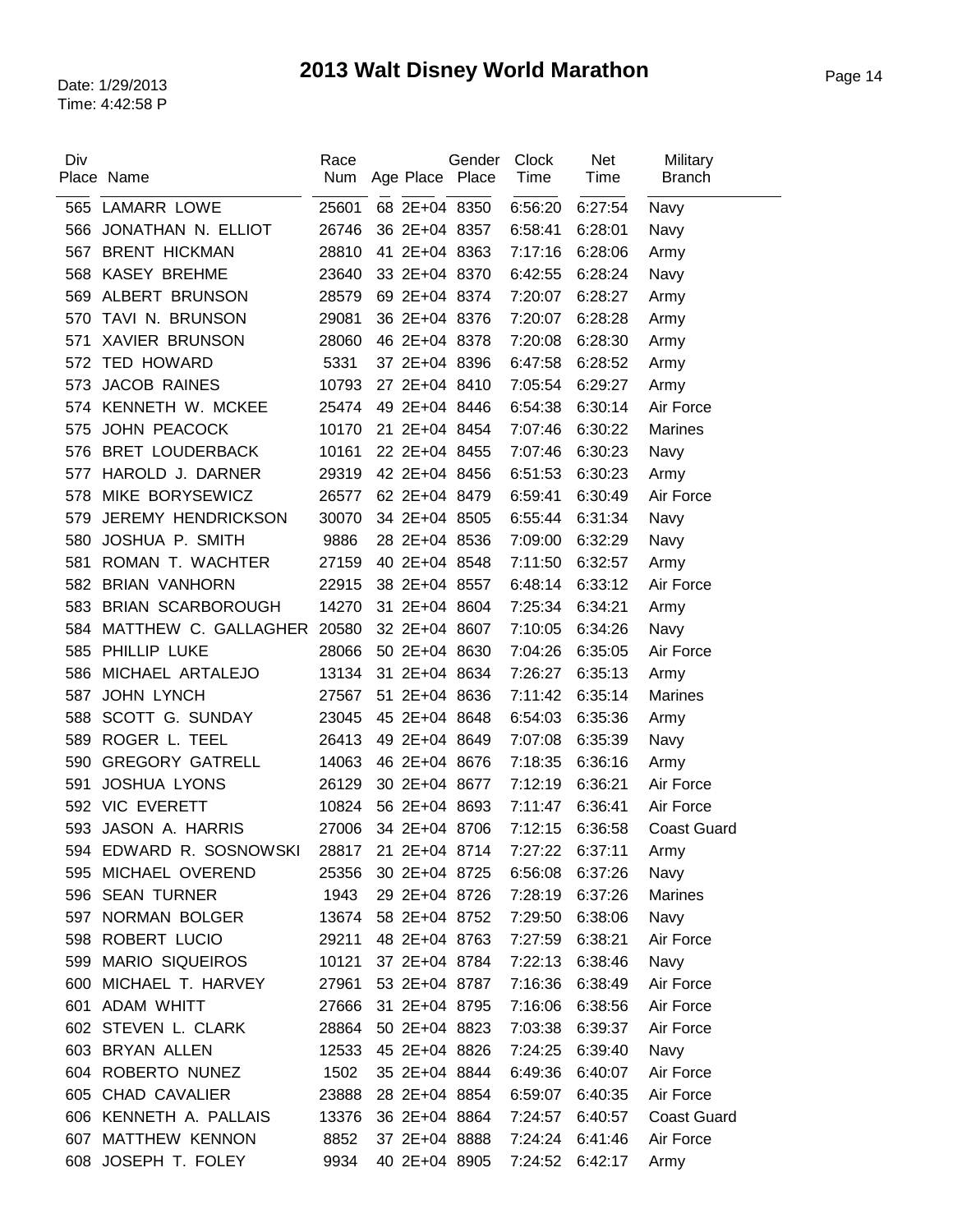| Div | Place Name              | Race<br>Num | Age Place Place     | Gender        | <b>Clock</b><br>Time | Net<br>Time | Military<br><b>Branch</b> |
|-----|-------------------------|-------------|---------------------|---------------|----------------------|-------------|---------------------------|
| 609 | <b>ERIC LEIDE</b>       | 23773       |                     | 34 2E+04 8913 | 7:11:33              | 6:42:32     | Navy                      |
| 610 | JORGE A. ZAPATA         | 7057        |                     | 29 2E+04 8970 | 7:21:05              | 6:44:25     | <b>Marines</b>            |
| 611 | <b>THOMAS WEBB</b>      | 9593        |                     | 49 2E+04 8973 | 7:23:14              | 6:44:36     | Army                      |
|     | 612 LUIJE PADRON        | 12046       |                     | 34 2E+04 9000 | 7:30:09              | 6:45:09     | Army                      |
| 613 | CHRISTOPER J. KELLY     | 8359        |                     | 30 2E+04 9025 | 7:15:06              | 6:45:35     | <b>Marines</b>            |
| 614 | JAMES D. SUMMERLIN      | 13888       |                     | 21 2E+04 9079 | 7:36:23              | 6:47:07     | Navy                      |
|     | 615 ROBERT COOPER       | 22627       |                     | 49 2E+04 9130 | 7:26:08              | 6:48:53     | Navy                      |
| 616 | ALBERT N. RHODES        | 26576       |                     | 52 2E+04 9132 | 7:26:08              | 6:48:55     | Air Force                 |
| 617 | ANDREW SAJDERA          | 24082       |                     | 31 2E+04 9134 | 7:20:21              | 6:48:56     | <b>Marines</b>            |
| 618 | <b>JIM KNIGHT</b>       | 12743       |                     | 70 2E+04 9138 | 7:34:29              | 6:48:59     | Air Force                 |
| 619 | DAVE KIRGAN             | 10799       |                     | 61 2E+04 9151 | 7:24:25              | 6:49:19     | Air Force                 |
| 620 | SHAUN L. POLLARD        | 20433       |                     | 33 2E+04 9172 | 6:50:29              | 6:49:49     | <b>Marines</b>            |
| 621 | ROBERT JAKCSY           | 24256       |                     | 42 2E+04 9185 | 7:32:37              | 6:50:10     | Air Force                 |
| 622 | <b>EUGENE ZEHNER</b>    | 4390        |                     | 52 2E+04 9194 | 7:07:13              | 6:50:24     | Army                      |
| 623 | MICHAEL L. HACKNEY      | 11651       |                     | 39 2E+04 9220 | 7:33:43              | 6:51:17     | <b>Marines</b>            |
| 624 | <b>JOHN CORLEY</b>      | 26969       |                     | 49 2E+04 9230 | 7:29:43              | 6:51:28     | Army                      |
| 625 | <b>CHRIS ERNST</b>      | 28935       |                     | 32 2E+04 9242 | 7:41:50              | 6:51:48     | Navy                      |
|     | 626 RAYMOND J. BUONO    | 25650       |                     | 43 2E+04 9255 | 7:22:36              | 6:52:19     | Army                      |
| 627 | CHRIS ALLARD            | 14458       |                     | 48 2E+04 9274 | 7:42:09              | 6:52:47     | Army                      |
| 628 | <b>EDWAUN DURKINS</b>   | 11872       |                     | 40 2E+04 9279 | 7:44:47              | 6:53:01     | Navy                      |
| 629 | <b>BRIAN SWEENEY</b>    | 23645       |                     | 46 2E+04 9300 | 7:08:12              | 6:53:39     | <b>Marines</b>            |
| 630 | MICHAEL L. JACKSON      |             |                     | 45 2E+04 9308 | 7:10:41              | 6:53:55     | <b>Marines</b>            |
|     |                         | 26620       |                     | 37 2E+04 9316 |                      |             |                           |
| 631 | <b>KEVIN B. TEMPLIN</b> | 22032       |                     |               | 7:32:58              | 6:54:11     | Air Force                 |
| 632 | JOHN C. HORAN           | 13048       |                     | 22 2E+04 9350 | 7:37:51              | 6:55:19     | Army                      |
|     | 633 YUDAI WADA          | 25545       |                     | 43 2E+04 9383 | 7:10:26              | 6:56:13     | Army                      |
| 634 | JOHN G. RAYMOND         | 4119        |                     | 50 2E+04 9397 | 7:10:44              | 6:56:37     | Army                      |
| 635 | NICHOLAS A. STOLFI      | 13460       |                     | 25 2E+04 9423 | 7:42:22              | 6:57:25     | Army                      |
| 636 | <b>MARTIN YECIES</b>    | 13024       |                     | 68 2E+04 9427 | 7:41:10              | 6:57:32     | Air Force                 |
| 637 | MITCHELL W. COSTAS      | 29226       |                     | 74 2E+04 9437 | 7:35:06              | 6:57:47     | Army                      |
|     | 638 MICHAEL W. CRAIG    | 25194       |                     | 34 2E+04 9456 | 7:30:11              | 6:58:19     | Air Force                 |
|     | 639 WINSTON B. LANGHAM  | 28777       |                     | 43 2E+04 9469 | 7:41:09              | 6:58:43     | Navy                      |
|     | 640 TOM MCCORMICK       | 14022       |                     | 49 2E+04 9471 | 7:49:46              | 6:58:48     | <b>Coast Guard</b>        |
| 641 | DEXTER R. HANDY         | 28002       |                     | 54 2E+04 9484 | 7:43:17              | 6:59:21     | Air Force                 |
|     | 642 JASON MALL          | 29157       |                     | 33 2E+04 9489 | 7:49:02              | 6:59:38     | Air Force                 |
|     | 643 RICHARD BASKERVILLE | 24890       |                     | 37 2E+04 9496 | 7:31:23              | 7:00:05     | Navy                      |
|     | 644 DAVID LAWRENCE      | 29807       |                     | 43 2E+04 9505 | 7:51:54              | 7:00:22     | Air Force                 |
|     | 645 STEVE GLENNING      | 29699       |                     | 39 2E+04 9507 | 7:49:38              | 7:00:27     | Air Force                 |
|     | 646 DON PURSLEY         | 13915       |                     | 75 2E+04 9516 | 7:51:08              | 7:00:52     | Air Force                 |
|     | 647 JOSHUA SARAS        | 26666       |                     | 30 2E+04 9557 | 7:45:58              | 7:02:52     | Navy                      |
|     | 648 LUIS D. BRIONES     | 29846       |                     | 38 2E+04 9558 | 7:45:58              | 7:02:58     | Navy                      |
|     | 649 RALPH J. TEMPLIN    | 14276       |                     | 69 2E+04 9562 | 7:52:33              | 7:03:14     | Air Force                 |
|     | 650 EARL RICKS          | 8585        |                     | 35 2E+04 9576 | 7:33:27              | 7:03:45     | Air Force                 |
|     | 651 LARRY HAMON         | 27750       |                     | 53 2E+04 9592 | 7:47:40              | 7:04:30     | Navy                      |
|     | 652 SAMUEL A. MAROON    |             | 26875 47 2E+04 9597 |               | 7:41:40              | 7:04:37     | Navy                      |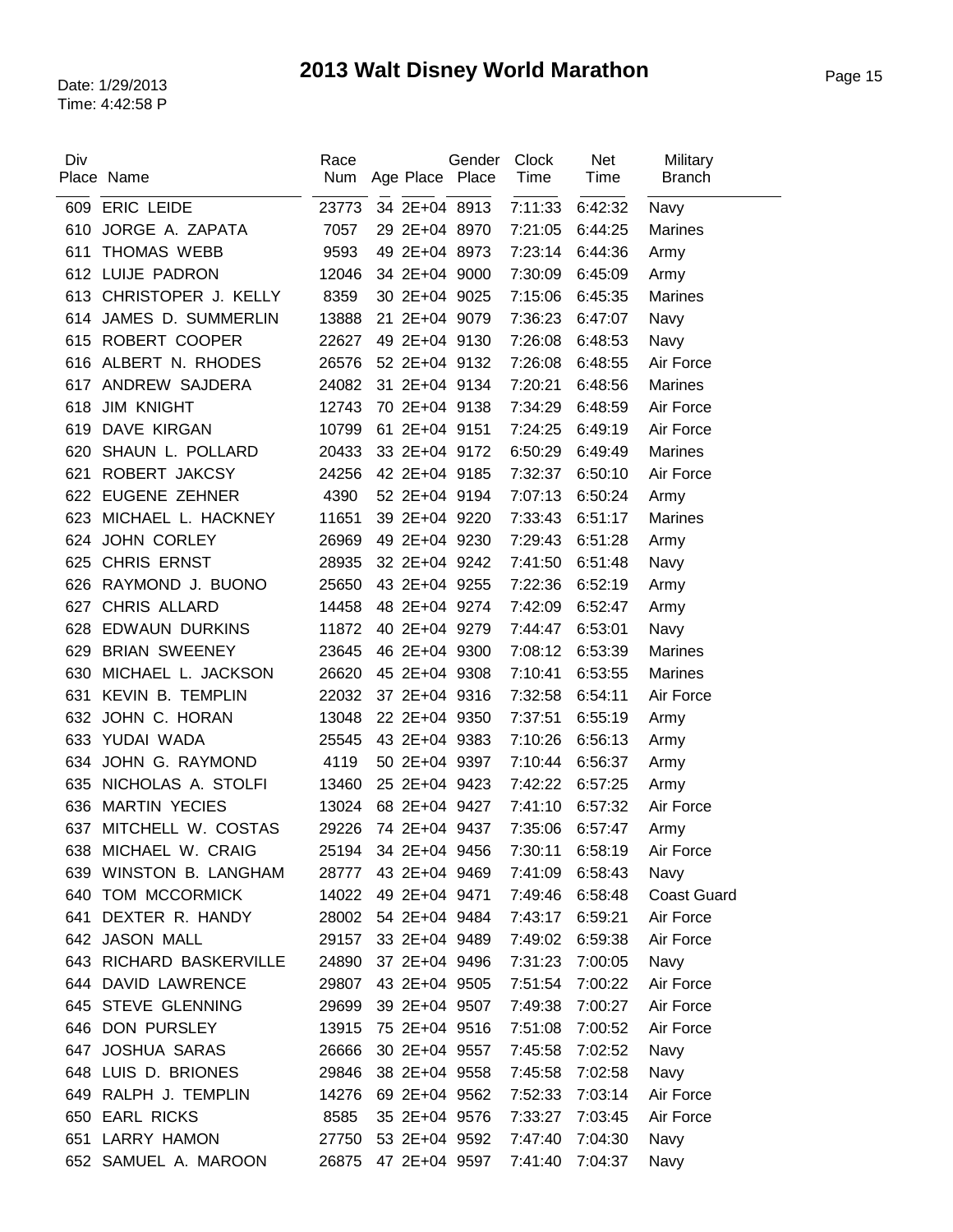| Div | Place Name             | Race<br>Num | Age Place Place | Gender | Clock<br>Time | Net<br>Time | Military<br><b>Branch</b> |
|-----|------------------------|-------------|-----------------|--------|---------------|-------------|---------------------------|
|     |                        |             |                 |        |               |             |                           |
| 653 | <b>RUBEN TORRES</b>    | 10496       | 40 2E+04 9604   |        | 7:42:36       | 7:04:59     | Marines                   |
| 654 | <b>JIM FILICKY</b>     | 28192       | 35 2E+04 9609   |        | 7:48:36       | 7:05:10     | Army                      |
| 655 | TODD W. HOOK           | 10189       | 39 2E+04 9619   |        | 7:42:44       | 7:05:37     | Army                      |
| 656 | CONARD PEACOCK         | 14594       | 70 2E+04 9636   |        | 7:57:38       | 7:06:06     | Army                      |
| 657 | JOHN A. AIPLE          | 10564       | 56 2E+04 9661   |        | 7:49:47       | 7:07:15     | Air Force                 |
| 658 | DAVID M. BLAIS         | 26817       | 44 2E+04 9684   |        | 7:38:49       | 7:08:04     | Air Force                 |
| 659 | RODNEY G. PERDUE       | 7203        | 48 2E+04 9687   |        | 7:25:50       | 7:08:07     | Navy                      |
| 660 | <b>RANDY WATSON</b>    | 15093       | 44 2E+04 9708   |        | 7:59:03       | 7:09:03     | Navy                      |
| 661 | SID BUSCH              | 29446       | 66 2E+04 9715   |        | 7:31:01       | 7:09:28     | Navy                      |
| 662 | PHILIP D. HAINES       | 22236       | 52 2E+04 9760   |        | 7:25:56       | 7:11:24     | <b>Marines</b>            |
| 663 | JEFFERY L. NAPIER      | 13117       | 49 2E+04 9768   |        | 7:56:31       | 7:11:43     | <b>Navy</b>               |
|     | 664 EDWARD E. WOODWARD | 12289       | 37 2E+04 9773   |        | 7:21:25       | 7:11:55     | Air Force                 |
| 665 | STEVEN S. KLEMENT      | 25684       | 49 2E+04 9782   |        | 7:42:54       | 7:12:17     | Army                      |
| 666 | TY WAGNER              | 25784       | 46 2E+04 9786   |        | 7:40:36       | 7:12:28     | Navy                      |
| 667 | <b>GREGORY S. SIMS</b> | 28103       | 41 2E+04 9788   |        | 7:54:56       | 7:12:29     | Army                      |
| 668 | ARTHUR C. JONES        | 22322       | 46 2E+04 9799   |        | 7:22:51       | 7:12:50     | Army                      |
| 669 | <b>MIKE WEATHERS</b>   | 26291       | 42 2E+04 9808   |        | 7:42:03       | 7:13:22     | <b>Marines</b>            |
| 670 | <b>JOHN SPURLOCK</b>   | 26528       | 55 2E+04 9860   |        | 7:34:12       | 7:16:35     | Army                      |
| 671 | <b>STEVEN ADKINS</b>   | 10875       | 46 2E+04 9867   |        | 7:55:18       | 7:17:26     | Army                      |
| 672 | DOUGLAS C. MATTHEWS    | 13130       | 59 2E+04 9909   |        | 8:03:55       | 7:20:32     | Navy                      |
| 673 | <b>AARON HAMBLIN</b>   | 26896       | 33 2E+04 9918   |        | 8:00:24       | 7:21:50     | Navy                      |
| 674 | SHAWN R. TEW           | 26589       | 39 2E+04 9922   |        | 7:39:06       | 7:22:24     | Navy                      |
| 675 | ROBERT M. DAVIS        | 29391       | 47 2E+04 9943   |        | 7:33:19       | 7:24:19     | Army                      |
| 676 | <b>JAKE WEBSTER</b>    | 12333       | 42 2E+04 9972   |        | 8:09:23       | 7:26:06     | Navy                      |
| 677 | BENJAMIN M. MASON      | 28106       | 32 2E+04 9994   |        | 7:49:23       | 7:27:59     | Navy                      |
| 678 | HENRY D. LASHER        | 26837       | 42 2E+04 10002  |        | 7:57:29       | 7:28:44     | <b>Coast Guard</b>        |
| 679 | ELVIN O. TORRES MOLINA | 21215       | 34 2E+04 10025  |        | 7:35:56       | 7:33:09     | Army                      |
| 680 | KENNETH M. STEELE      | 11029       | 53 2E+04 10048  |        | 8:14:30       | 7:38:45     | Army                      |
| 681 | LOU ROYER              | 7096        | 40 2E+04 10056  |        | 8:09:02       | 7:44:05     | <b>Marines</b>            |
|     | 682 RICHARD M. KANNEY  | 22882       | 48 2E+04 10066  |        | 8:05:21       | 7:48:53     | Army                      |
|     |                        |             |                 |        |               |             |                           |

 $\overline{\phantom{a}}$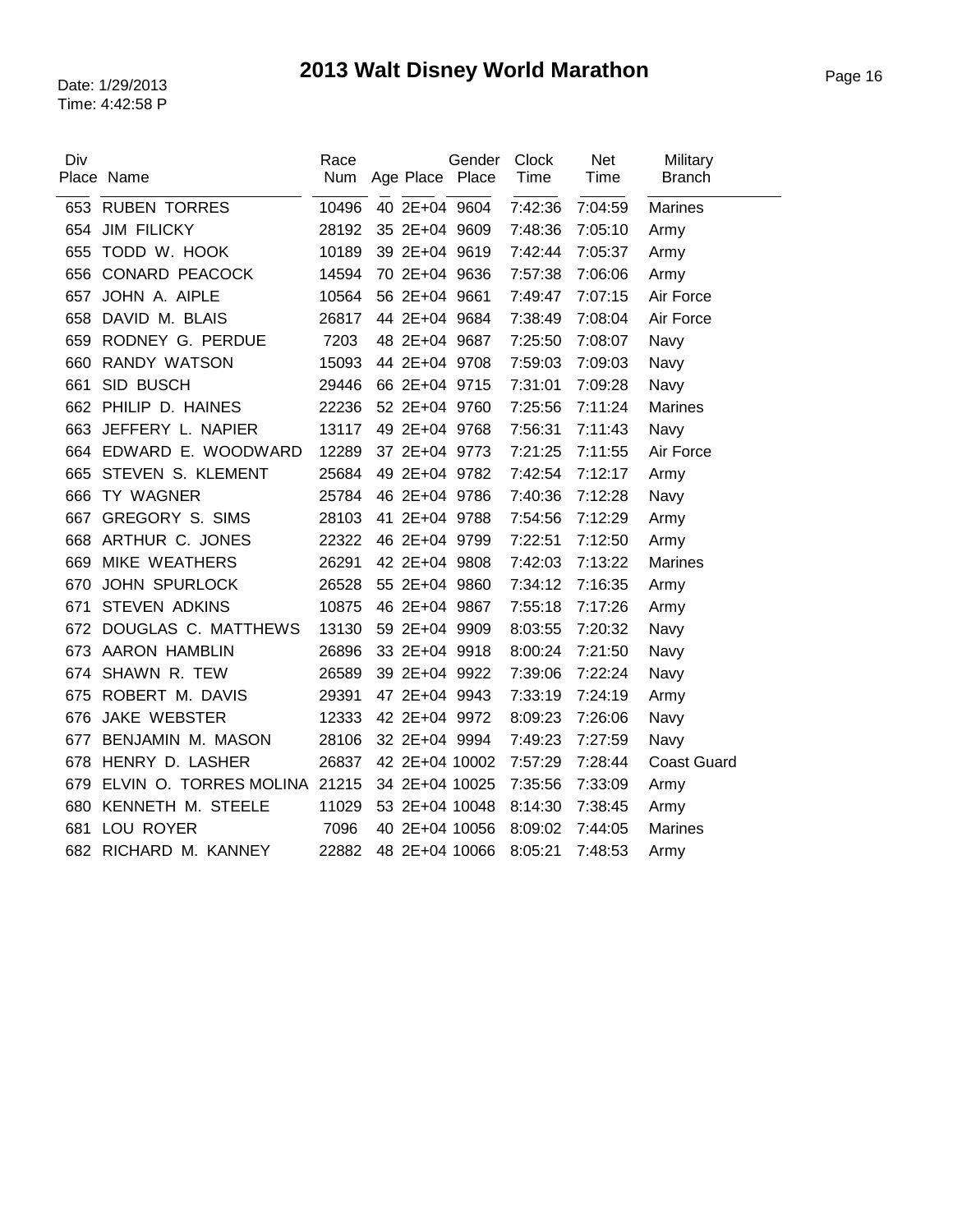| Div            | Place Name                  | Race<br>Num |    |         | Gender<br>Age Place Place | <b>Clock</b><br>Time | <b>Net</b><br>Time | Military<br><b>Branch</b> |
|----------------|-----------------------------|-------------|----|---------|---------------------------|----------------------|--------------------|---------------------------|
|                |                             |             |    |         |                           |                      |                    |                           |
|                | <b>WOMEN -- MILITARY</b>    |             |    |         |                           |                      |                    |                           |
| 1              | <b>JESSICA ANDERSON</b>     | 21877       | 23 | 475     | 72                        | 3:39:10              | 3:31:54            | <b>Coast Guard</b>        |
| $\overline{2}$ | <b>DEYDRE TEYHEN</b>        | 20776       | 41 | 824     | 165                       | 3:45:08              | 3:43:19            | Army                      |
| 3              | KARA POEHLMAN               | 711         | 29 | 1197    | 275                       | 3:53:25              | 3:51:53            | Army                      |
| 4              | <b>DENISE MCFARLAND</b>     | 21579       | 37 | 1575    | 388                       | 4:08:34              | 3:58:20            | Army                      |
| 5              | <b>CAROLYN PERROTTI</b>     | 4037        | 25 | 2335    | 655                       | 4:25:45              | 4:11:36            | Air Force                 |
| 6              | KARI L. OLECHOWICZ          | 2784        | 27 | 2813    | 841                       | 4:29:21              | 4:18:35            | Air Force                 |
| $\overline{7}$ | KATE D. WALKER              | 897         | 30 | 3085    | 952                       | 4:23:25              | 4:22:24            | Navy                      |
| 8              | MARY I. MURPHY              | 118         | 54 | 3414    | 1089                      | 4:26:55              | 4:26:31            | Air Force                 |
| 9              | <b>SARAH LYONS</b>          | 23912       | 28 | 3438    | 1098                      | 4:42:06              | 4:26:43            | Air Force                 |
| 10             | ALISON BONANNO              | 1332        | 27 | 3487    | 1117                      | 4:28:25              | 4:27:24            | Air Force                 |
| 11             | KATHRINE D. SCOFFIELD       | 26764       | 43 | 3528    | 1134                      | 4:51:43              | 4:27:57            | Marines                   |
| 12             | STEPHANIE THOMPSON          | 5064        | 29 | 3690    | 1204                      | 4:44:55              | 4:29:35            | Navy                      |
| 13             | <b>SUSAN HENNIGAN</b>       | 3175        | 31 | 4011    | 1333                      | 4:42:50              | 4:33:08            | <b>Coast Guard</b>        |
| 14             | <b>BEVERLY HANDY</b>        | 21052       | 53 | 4098    | 1375                      | 4:36:39              | 4:34:07            | Air Force                 |
| 15             | <b>WENDY FITE</b>           | 21869       | 54 | 4180    | 1415                      | 4:43:08              | 4:35:03            | Army                      |
| 16             | JADE E. BEST                | 7473        | 23 | 4298    | 1468                      | 4:50:16              | 4:36:08            | Air Force                 |
| 17             | REBECCA CASEY               | 4105        | 28 | 4350    | 1487                      | 4:51:08              | 4:36:48            | Air Force                 |
| 18             | <b>MARA COSTABILE</b>       | 4963        | 46 | 4933    | 1711                      | 5:04:54              | 4:42:57            | Air Force                 |
| 19             | <b>DEBBIE RICKETTS</b>      | 4681        | 30 | 5271    | 1865                      | 5:00:35              | 4:46:26            | Army                      |
| 20             | <b>HAYLEY REESE</b>         | 23253       | 22 | 5340    | 1904                      | 5:01:37              | 4:47:13            | Air Force                 |
| 21             | SHEILA BAKKEN               | 3641        | 38 | 5557    | 2012                      | 5:08:25              | 4:49:24            | Army                      |
| 22             | ANAMARIA EHRLER             | 20245       | 34 | 5617    | 2043                      | 4:51:16              | 4:49:54            | Air Force                 |
| 23             | SABRINA D. BOECHLER         | 21734       | 32 | 5703    | 2088                      | 4:58:43              | 4:50:40            | Army                      |
| 24             | ANN MARIE SWANSON           | 3802        | 48 | 5732    | 2100                      | 5:09:12              | 4:50:58            | Air Force                 |
| 25             | SARAH E. THOMPSON           | 2437        | 32 | 5862    | 2150                      | 5:02:10              | 4:52:14            | Navy                      |
| 26             | <b>TRICIA GIBBS</b>         | 23509       | 49 | 5906    | 2175                      | 5:07:54              | 4:52:35            | <b>Marines</b>            |
| 27             | LOUISE ACKER                | 5046        | 42 | 6094    | 2251                      | 5:12:39              | 4:54:26            | Air Force                 |
| 28             | MICHELE SCULLY              | 21147       | 30 | 6205    | 2308                      | 4:57:14              | 4:55:27            | Air Force                 |
| 29             | STEPHANIE BOISVERT          | 6872        | 34 | 6325    | 2356                      | 5:19:11              | 4:56:24            | Navy                      |
| 30             | TAMRA L. BARR               | 11514       | 35 | 6590    | 2475                      | 5:42:25              | 4:58:32            | Air Force                 |
| 31             | SHELLEY PENNINGTON          | 22759       | 56 | 6731    | 2546                      | 5:08:20              | 4:59:56            | Navy                      |
| 32             | JAYNE STACHEWICZ            | 22055       | 31 | 6831    | 2594                      | 5:11:10              | 5:01:01            | Army                      |
| 33             | SUSAN M. COLARCO            | 22842       | 38 | 6843    | 2600                      | 5:10:47              | 5:01:11            | Navy                      |
| 34             | KIONA P C. PRITCHARD        | 5311        | 34 | 7006    | 2680                      | 5:19:24              | 5:03:06            | Army                      |
| 35             | <b>ALLISON HILLS</b>        | 14386       | 30 | 7137    | 2742                      | 5:54:38              | 5:04:21            | Navy                      |
| 36             | <b>STACY KIHARA</b>         | 4319        | 37 | 7256    | 2800                      | 5:21:07              | 5:05:34            | Air Force                 |
| 37             | JOSEPHINE Q. CARPANZA 10420 |             | 30 | 7400    | 2864                      | 5:43:06              | 5:07:13            | Army                      |
| 38             | REGINA M. HANCOCK           | 23027       | 32 | 7646    | 2990                      | 5:25:00              | 5:09:39            | Air Force                 |
| 39             | NICOLE A. RUSSELL           | 25700       | 23 | 7705    | 3022                      | 5:45:16              | 5:10:11            | Navy                      |
| 40             | <b>HALEIGH TAYLOR</b>       | 10616       | 23 | 7780    | 3057                      | 5:39:10              | 5:11:04            | Army                      |
| 41             | HILLARY B. WYKES            | 25588       |    | 32 8125 | 3228                      | 5:45:52              | 5:14:22            | Air Force                 |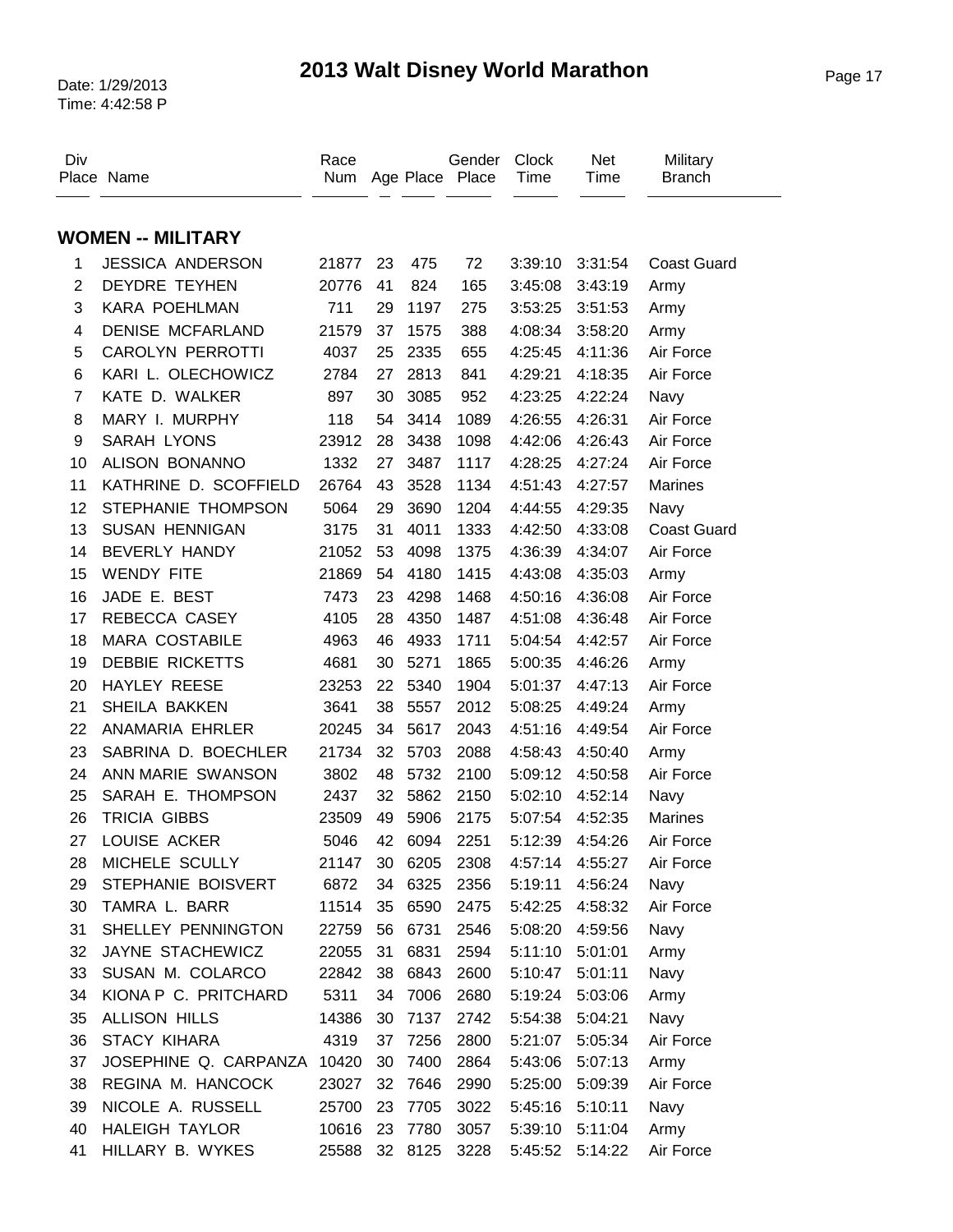| Div |                             | Race       |    |               | Gender              | <b>Clock</b>    | <b>Net</b>      | Military      |
|-----|-----------------------------|------------|----|---------------|---------------------|-----------------|-----------------|---------------|
|     | Place Name                  | <b>Num</b> |    | Age Place     | Place               | Time            | Time            | <b>Branch</b> |
| 42  | <b>DEE GRIES</b>            | 6580       |    | 46 8269       | 3301                | 5:41:30         | 5:16:07         | Army          |
| 43  | KIMBERLY K. BERNARDY        | 931        | 22 | 8420          | 3371                | 5:18:00         | 5:17:30         | Navy          |
| 44  | ALICE M. OLMSTEAD           | 27565      | 49 | 8442          | 3383                | 5:53:04         | 5:17:41         | Army          |
| 45  | AMY LYNN ELSEY              | 5773       | 37 | 8599          | 3459                | 5:42:22         | 5:19:22         | Army          |
| 46  | KATHLEEN TENPENNY           | 23234      | 30 | 8618          | 3467                | 5:33:59         | 5:19:36         | Air Force     |
| 47  | <b>LINDSEY PATTERSON</b>    | 21733      | 27 | 8625          | 3469                | 5:26:45         | 5:19:40         | Army          |
| 48  | KAREN E. YERKES             | 8385       | 60 | 8787          | 3557                | 5:56:39         | 5:21:27         | Navy          |
| 49  | <b>DAWN SWEET</b>           | 6347       | 46 | 8917          | 3634                | 5:46:14         | 5:22:35         | Air Force     |
| 50  | AMANDA CLARK                | 22841      | 28 | 9009          | 3680                | 5:31:30         | 5:23:30         | Army          |
| 51  | LISA RUSSO                  | 24438      | 30 | 9037          | 3689                | 5:47:07         | 5:23:45         | Air Force     |
| 52  | <b>CHRISTINE GOMIEN</b>     | 23298      | 33 | 9172          | 3754                | 5:40:11         | 5:24:59         | Air Force     |
| 53  | JO A. SUTTON                | 6846       | 50 | 9480          | 3909                | 5:52:41         | 5:27:44         | Air Force     |
| 54  | AMY L. TORGUSON             | 27665      | 34 | 9607          | 3977                | 6:19:50         | 5:28:47         | Army          |
| 55  | SARAH GAGE                  | 21697      | 36 | 9651          | 4003                | 5:36:38         | 5:29:10         | Army          |
| 56  | JENNIFER L. SCHNACKY        | 11921      | 24 | 9733          | 4038                | 6:12:17         | 5:30:00         | Air Force     |
| 57  | ANN M. HERLOFSKY            | 8200       | 36 | 9738          | 4041                | 5:59:23         | 5:30:01         | Navy          |
| 58  | <b>LINDA BALD</b>           | 26830      |    | 53 1E+04 4179 |                     | 6:01:23         | 5:32:20         | Navy          |
| 59  | KISHA M. FLAGG              | 28812      |    | 39 1E+04 4180 |                     | 5:56:07         | 5:32:20         | Marines       |
| 60  | JAMIE HANSELMAN             | 3380       |    |               | 31 1E+04 4183       | 6:07:30         | 5:32:20         | Army          |
| 61  | ANNETTE S. HABEL            | 6686       |    |               | 35 1E+04 4278       | 5:57:54         | 5:34:08         | Army          |
| 62  | DIANE M. PALKERT            | 23901      |    |               | 48 1E+04 4322       | 5:52:42         | 5:34:41         | Navy          |
| 63  | JENNIFER RILEY              | 8637       |    |               | 25 1E+04 4353       | 6:05:36         | 5:35:01         | Army          |
| 64  | LEAH I. ROGERS              | 25416      |    | 35 1E+04 4359 |                     | 5:58:52         | 5:35:14         | Air Force     |
| 65  | FRANSISCULOU MALONE         | 25754      |    | 45 1E+04 4430 |                     | 6:04:43         | 5:36:15         | Navy          |
| 66  | SARAH MCELHENNY             | 23724      |    | 32 1E+04 4491 |                     | 5:55:54         | 5:37:15         | Air Force     |
| 67  | JESSICA A. OHLE             | 4114       |    | 45 1E+04 4526 |                     | 6:00:04         | 5:37:48         | Army          |
| 68  | <b>KATIE SAHM</b>           | 26749      |    |               | 40 1E+04 4562       | 5:46:02         | 5:38:30         | Army          |
| 69  | SHIHO RYBSKI                | 24004      |    |               | 36 1E+04 4563       | 5:55:31         | 5:38:33         | Navy          |
| 70  | SHANDAH MARNOCH             | 1380       |    | 34 1E+04 4568 |                     | 5:55:08         | 5:38:37         | Army          |
| 71  | CATHRYN MAHONEY             |            |    |               | 27404 27 1E+04 4637 | 6:16:23 5:39:45 |                 | Air Force     |
| 72  | SARAH J. DAVIS              | 2525       |    |               | 38 1E+04 4715       | 6:04:26         | 5:41:20         | Air Force     |
| 73  | NICOLE PHELAN               | 26186      |    |               | 34 1E+04 4752       | 6:12:41         | 5:41:52         | Air Force     |
| 74  | KELLY P. WILHITE            | 8241       |    | 33 1E+04 4821 |                     | 6:11:35         | 5:43:06         | Air Force     |
| 75  | <b>SHARI SHUGART</b>        | 25580      |    |               | 43 1E+04 4883       | 6:08:07         | 5:44:09         | Army          |
| 76  | SUSAN J. BERRY              | 23613      |    |               | 23 1E+04 4985       |                 | 6:00:22 5:46:14 | Air Force     |
| 77  | SABINE PETERS               | 6232       |    |               | 45 1E+04 5196       | 6:11:14         | 5:49:19         | Air Force     |
| 78  | MEGAN M. MURTISHAW          | 12141      |    |               | 31 1E+04 5216       | 6:17:58         | 5:49:43         | Air Force     |
| 79  | PAT RORER                   | 12198      |    |               | 54 1E+04 5242       | 6:34:08         | 5:50:10         | Air Force     |
| 80  | <b>JONI ONG</b>             | 28209      |    |               | 30 1E+04 5299       | 6:34:40         | 5:51:08         | Marines       |
| 81  | ASHLEY K. DIMEOLA           | 13412      |    |               | 30 1E+04 5302       | 6:35:59         | 5:51:12         | Navy          |
| 82  | <b>STACY CHRONISTER</b>     | 11094      |    |               | 30 1E+04 5303       | 6:35:59         | 5:51:12         | Navy          |
| 83  | JACQUELINE S. SWANTON 25511 |            |    |               | 48 1E+04 5315       | 6:13:34         | 5:51:32         | Army          |
| 84  | KELSEY L. YIP               | 20668      |    |               | 24 1E+04 5391       | 5:54:23         | 5:52:45         | Air Force     |
| 85  | BERNADETTE M. LACK          | 22609      |    | 32 1E+04 5441 |                     | 6:04:20         | 5:53:40         | Marines       |

 $\overline{\phantom{0}}$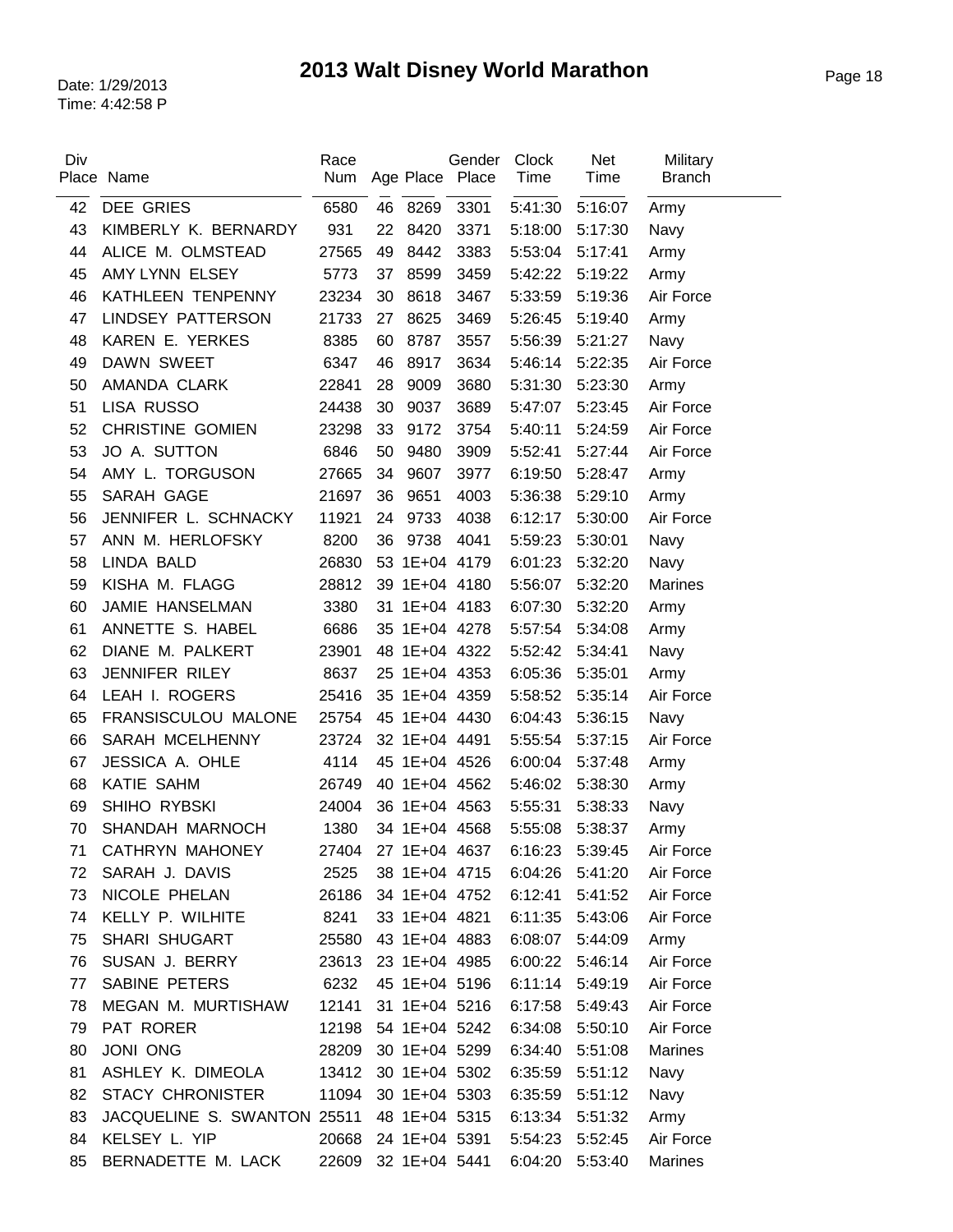| Div | Place Name                  | Race<br>Num | Age Place Place | Gender | <b>Clock</b><br>Time | <b>Net</b><br>Time | Military<br><b>Branch</b> |
|-----|-----------------------------|-------------|-----------------|--------|----------------------|--------------------|---------------------------|
| 86  | STEPHANIE K. FUNKHOUS 25844 |             | 22 1E+04 5493   |        | 6:25:04              | 5:54:28            | Navy                      |
| 87  | <b>JOSEE MCVADON</b>        | 24858       | 36 1E+04 5504   |        | 6:20:20              | 5:54:40            | Air Force                 |
| 88  | <b>ALISON WAGNER</b>        | 9422        | 27 1E+04 5552   |        | 6:32:35              | 5:55:24            | Navy                      |
| 89  | <b>HOLLY HOLLENBECK</b>     | 24799       | 29 1E+04 5583   |        | 6:27:35              | 5:56:04            | Air Force                 |
| 90  | OLHA V. VANDERGRIFF         | 5346        | 26 1E+04 5594   |        | 6:41:03              | 5:56:17            | Army                      |
| 91  | TRACCI G. DORGAN            | 28130       | 34 1E+04 5675   |        | 6:40:30              | 5:57:45            | Army                      |
| 92  | MELISSA P. GOMEZ            | 25057       | 33 1E+04 5688   |        | 6:19:07              | 5:57:52            | Navy                      |
| 93  | LINDA FOX                   | 27027       | 56 1E+04 5738   |        | 6:20:45              | 5:58:32            | Navy                      |
| 94  | ELIZABETH SUTEY             | 15290       | 27 1E+04 5823   |        | 6:36:25              | 5:59:39            | Army                      |
| 95  | AMANDA MILLER               | 3690        | 29 1E+04 5824   |        | 6:36:25              | 5:59:39            | Army                      |
| 96  | CATHY G. MILCZARSKI         | 7250        | 36 1E+04 6024   |        | 6:35:07              | 6:03:05            | Army                      |
| 97  | KAYLA M. VALDEZ             | 9644        | 25 1E+04 6133   |        | 6:40:21              | 6:04:52            | <b>Marines</b>            |
| 98  | <b>JODI VELASCO</b>         | 26663       | 43 1E+04 6254   |        | 6:36:35              | 6:06:58            | Air Force                 |
| 99  | <b>DENISE RAGER</b>         | 22880       | 51 1E+04 6268   |        | 6:15:27              | 6:07:10            | Air Force                 |
| 100 | PATRICIA N. RILEY           | 11665       | 49 1E+04 6282   |        | 6:50:45              | 6:07:19            | Navy                      |
| 101 | NATASJA ALLEN               | 28346       | 31 1E+04 6371   |        | 6:51:37              | 6:08:42            | Army                      |
|     | 102 ALICIA VERNON           | 6994        | 42 1E+04 6402   |        | 6:34:30              | 6:09:27            | Air Force                 |
| 103 | <b>CHRISTINA BICKNELL</b>   | 13261       | 41 1E+04 6404   |        | 6:46:28              | 6:09:28            | Air Force                 |
|     | 104 AMANDA BRINTON          | 11712       | 36 1E+04 6466   |        | 6:55:12              | 6:10:19            | Army                      |
| 105 | <b>TINA MARTIN</b>          | 24440       | 41 1E+04 6494   |        | 6:34:13              | 6:10:45            | Air Force                 |
| 106 | ALLISON M. LOOMIS           | 7079        | 38 1E+04 6497   |        | 6:41:16              | 6:10:49            | Army                      |
| 107 | <b>CARRIE VIJIL</b>         | 11660       | 33 1E+04 6520   |        | 6:53:22              | 6:11:16            | Army                      |
| 108 | DENISE E. SEWELL            | 12734       | 44 1E+04 6571   |        | 6:54:21              | 6:12:16            | Air Force                 |
| 109 | RACHEL SULLIVAN             | 5766        | 36 1E+04 6611   |        | 6:36:11              | 6:12:57            | Army                      |
| 110 | LAUREN WEBER                | 4012        | 22 1E+04 6615   |        | 6:28:21              | 6:12:59            | Army                      |
| 111 | <b>CHRISTI TRICHE</b>       | 5032        | 22 1E+04 6616   |        | 6:28:21              | 6:13:00            | Army                      |
|     | 112 JENNIFER MANLUTAC       | 25748       | 28 1E+04 6622   |        | 6:43:54              | 6:13:04            | Air Force                 |
|     | 113 NORA NELSON             | 28378       | 34 1E+04 6659   |        | 6:57:33              | 6:13:42            | Air Force                 |
|     | 114 JAMI L. BOTT            | 26121       | 33 1E+04 6722   |        | 6:36:10              | 6:14:55            | Navy                      |
|     | 115 ELIE HARRIS             | 29703       | 31 1E+04 6776   |        | 6:31:33 6:15:56      |                    | <b>Coast Guard</b>        |
|     | 116 TEELA KIRN              | 14423       | 28 1E+04 6796   |        | 7:06:52              | 6:16:18            | Army                      |
| 117 | JENNIFER CLIFFORD           | 9284        | 33 1E+04 6816   |        | 6:45:45              | 6:16:32            | Air Force                 |
|     | 118 TAMMY A. RODRIGUEZ      | 11944       | 31 1E+04 6877   |        | 7:01:35              | 6:17:35            | Army                      |
| 119 | MICHELLE BUCHANAN           | 25383       | 36 1E+04 6882   |        | 6:38:45              | 6:17:39            | Air Force                 |
|     | 120 LAUREN GIGSTEAD         | 29696       | 56 1E+04 6891   |        | 7:07:02              | 6:17:45            | Navy                      |
| 121 | <b>GLORIA BONDS</b>         | 25413       | 51 1E+04 6898   |        | 6:42:49              | 6:17:52            | Army                      |
|     | 122 SUSANNE M. HISCOCK      | 8313        | 39 1E+04 6928   |        | 6:49:14              | 6:18:28            | Air Force                 |
|     | 123 BRANDY BENITT           | 27358       | 31 1E+04 6942   |        | 6:54:45              | 6:18:37            | Army                      |
|     | 124 LAURA O. WYNE           | 1836        | 30 2E+04 7021   |        | 6:30:13              | 6:19:43            | Air Force                 |
|     | 125 TARA Q. MADDOX          | 13059       | 41 2E+04 7027   |        | 7:03:30              | 6:19:53            | Army                      |
|     | 126 CHRISTINE L. MILESKI    | 14100       | 36 2E+04 7047   |        | 7:09:58              | 6:20:16            | Army                      |
|     | 127 ANNMARIE S. HENNESSY-   | 21744       | 46 2E+04 7051   |        | 6:30:24              | 6:20:23            | Air Force                 |
|     | 128 PAM J. ZANE             | 12702       | 45 2E+04 7059   |        | 7:05:54              | 6:20:27            | Air Force                 |
|     | 129 SAMANTHA HAMIL          | 3395        | 26 2E+04 7088   |        | 6:30:20              | 6:21:03            | Army                      |

 $\overline{a}$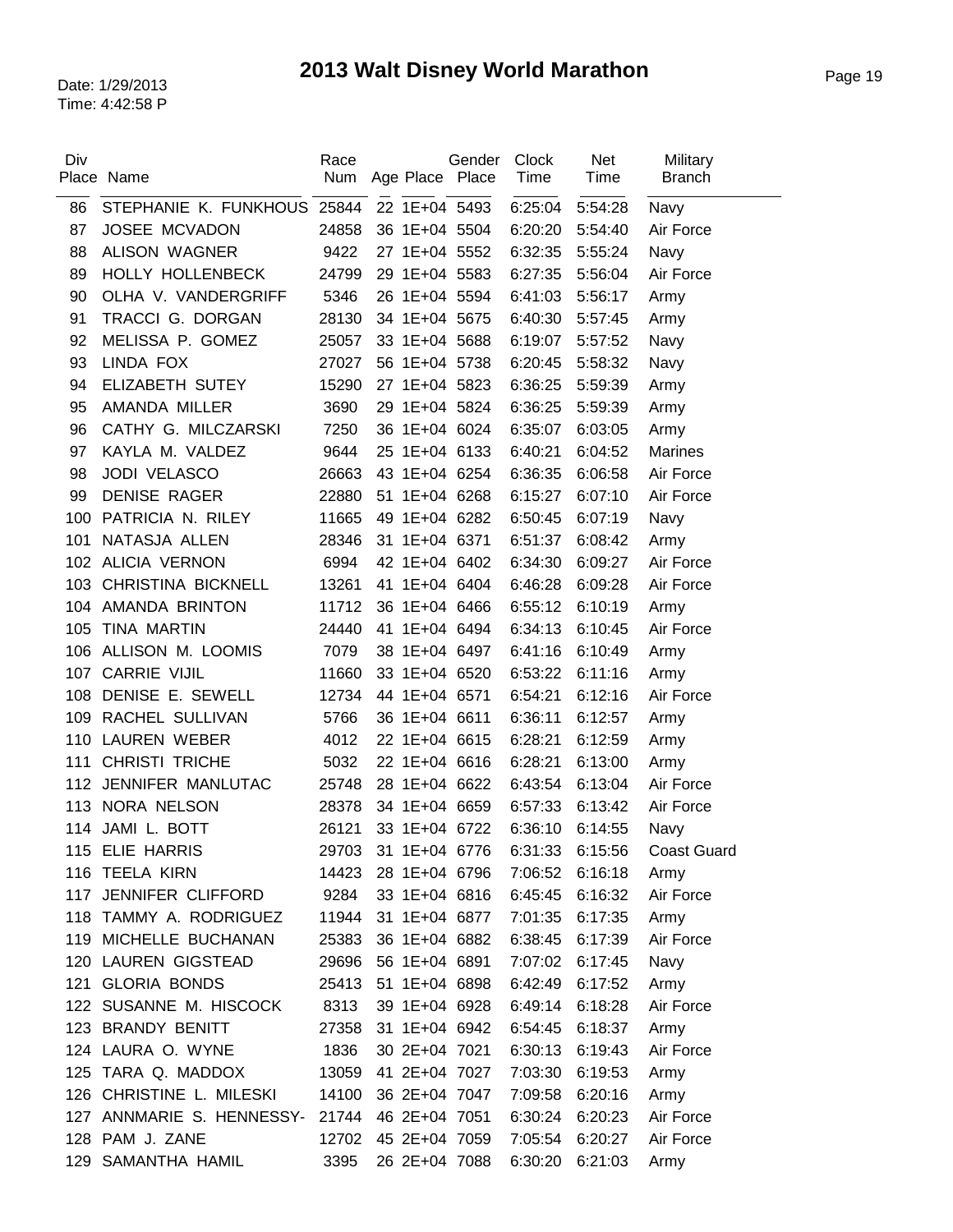| Div |                             | Race  |                     | Gender | Clock   | <b>Net</b>      | Military           |
|-----|-----------------------------|-------|---------------------|--------|---------|-----------------|--------------------|
|     | Place Name                  | Num   | Age Place Place     |        | Time    | Time            | <b>Branch</b>      |
| 130 | LARA OWCZARSKI              | 29536 | 44 2E+04 7117       |        | 7:13:49 | 6:21:42         | Air Force          |
| 131 | JOHANNA CLYBORNE            | 24243 | 40 2E+04 7177       |        | 6:47:59 | 6:22:41         | Army               |
| 132 | BARBARA S. CARPENTER        | 9436  | 53 2E+04 7223       |        | 6:58:45 | 6:23:24         | Army               |
|     | 133 VICKI SUE MERRY         | 27657 | 55 2E+04 7266       |        | 6:59:56 | 6:24:05         | Navy               |
| 134 | CHRISTINE L. TOLBERT        | 26609 | 38 2E+04 7309       |        | 6:55:26 | 6:25:00         | Air Force          |
| 135 | SUSAN M. DAVIS              | 14178 | 61 2E+04 7361       |        | 7:01:56 | 6:26:04         | Navy               |
| 136 | <b>KAITLYN HINES</b>        | 5827  | 24 2E+04 7415       |        | 6:48:42 | 6:26:55         | Air Force          |
| 137 | <b>LEAH HALLER</b>          | 10772 | 33 2E+04 7449       |        | 7:04:38 | 6:27:29         | Army               |
| 138 | KATHLEEN HICKMAN            | 28870 | 35 2E+04 7489       |        | 7:17:16 | 6:28:06         | Army               |
| 139 | <b>MARIA LEONARD</b>        | 23924 | 47 2E+04 7678       |        | 6:56:20 | 6:30:43         | <b>Marines</b>     |
| 140 | <b>JENNIFER GUESS</b>       | 8027  | 40 2E+04 7679       |        | 7:00:31 | 6:30:48         | Air Force          |
| 141 | <b>MEGHAN J. GIFFIN</b>     | 25322 | 33 2E+04 7704       |        | 6:40:49 | 6:31:15         | Army               |
| 142 | ROSE ANGRY                  | 26739 | 39 2E+04 7788       |        | 7:03:29 | 6:32:47         | Air Force          |
| 143 | NICOLE TREEMAN              | 12736 | 37 2E+04 7844       |        | 7:17:09 | 6:33:45         | Navy               |
|     | 144 KAREN COCHRANE          | 25273 | 42 2E+04 7855       |        | 7:11:12 | 6:33:55         | <b>Marines</b>     |
| 145 | JENNIFER L. ARMSTRONG       | 24635 | 44 2E+04 7896       |        | 6:55:46 | 6:34:35         | Air Force          |
| 146 | CANDI R. SCHNEIDER          | 13919 | 34 2E+04 8035       |        | 7:00:08 | 6:36:32         | Air Force          |
| 147 | JENNIFER K. ENG-KULAW       | 12157 | 28 2E+04 8037       |        | 7:20:45 | 6:36:35         | Navy               |
| 148 | STEPHANIE R. CAVALIER       | 24052 | 28 2E+04 8272       |        | 6:59:07 | 6:40:35         | Air Force          |
| 149 | MICHELLE TRUSSO             | 6953  | 43 2E+04 8359       |        | 7:07:25 | 6:42:18         | <b>Marines</b>     |
| 150 | <b>KELLY R. HAMON</b>       | 10470 | 45 2E+04 8431       |        | 7:35:14 | 6:43:31         | Navy               |
| 151 | KARLA J. NACION             | 29422 | 62 2E+04 8505       |        | 7:34:27 | 6:44:18         | Navy               |
| 152 | SABRINA WEBB                | 9588  | 49 2E+04 8519       |        | 7:23:14 | 6:44:36         | Army               |
| 153 | JENNIFER BUEOY              | 12311 | 26 2E+04 8657       |        | 7:30:59 | 6:46:45         | Army               |
|     | 154 AIDA L. NEGRON-RAMOS    | 28607 | 41 2E+04 8742       |        | 7:32:15 | 6:48:45         | Army               |
| 155 | ROSA L. SANCHEZ             | 21823 | 28 2E+04 8887       |        | 6:58:07 | 6:51:01         | Navy               |
| 156 | HEATHER L. JACKSON          | 26619 | 43 2E+04 9073       |        | 7:10:41 | 6:53:56         | <b>Marines</b>     |
| 157 | BETTINA TUTTLE              | 29436 | 58 2E+04 9076       |        | 7:37:30 | 6:54:00         | Navy               |
| 158 | THERESA LAUER               | 29069 | 50 2E+04 9084       |        | 7:43:18 | 6:54:11         | Air Force          |
| 159 | <b>JESSICA MITCHELL</b>     |       | 26219 38 2E+04 9188 |        |         | 7:39:00 6:55:40 | Army               |
|     | 160 SHANNON CRAIG           | 28186 | 31 2E+04 9333       |        | 7:30:12 | 6:58:19         | Air Force          |
| 161 | LISA GEORGE                 | 11302 | 49 2E+04 9377       |        | 7:24:31 | 6:58:57         | <b>Coast Guard</b> |
|     | 162 ROBIN VOIGT             | 15113 | 34 2E+04 9483       |        | 7:51:59 | 7:01:16         | Air Force          |
|     | 163 KIM L. PAOLINI PHILLIPS | 15081 | 50 2E+04 9486       |        | 7:52:06 | 7:01:24         | Navy               |
|     | 164 APRIL L. STRICKLAND     | 26706 | 29 2E+04 9531       |        | 7:19:30 | 7:02:26         | Army               |
|     | 165 DOSHIE WALKER           | 13963 | 49 2E+04 9581       |        | 7:53:07 | 7:03:19         | Army               |
|     | 166 MAVIS COMPAGNO          | 10227 | 51 2E+04 9583       |        | 7:40:19 | 7:03:21         | Air Force          |
|     | 167 ARPINEE SARKISIAN       | 10180 | 35 2E+04 9682       |        | 7:42:44 | 7:05:37         | Army               |
|     | 168 ERIN FASSOLD            | 10474 | 31 2E+04 9753       |        | 7:45:38 | 7:06:57         | Air Force          |
|     | 169 CHRISTIANA FLOECK       | 12115 | 29 2E+04 9766       |        | 7:50:07 | 7:07:09         | Navy               |
|     | 170 EILEEN B. WERVE         | 23315 | 43 2E+04 9811       |        | 7:25:48 | 7:08:06         | Navy               |
| 171 | <b>MELBA WATSON</b>         | 11587 | 43 2E+04 9859       |        | 7:59:04 | 7:09:03         | Navy               |
|     | 172 CATHERYN E. ADAMS-BR    | 28500 | 36 2E+04 9969       |        | 7:55:45 | 7:11:48         | Air Force          |
|     | 173 LAURA KASSEL            | 9085  | 31 2E+04 9978       |        | 7:48:05 | 7:12:02         | Navy               |
|     |                             |       |                     |        |         |                 |                    |